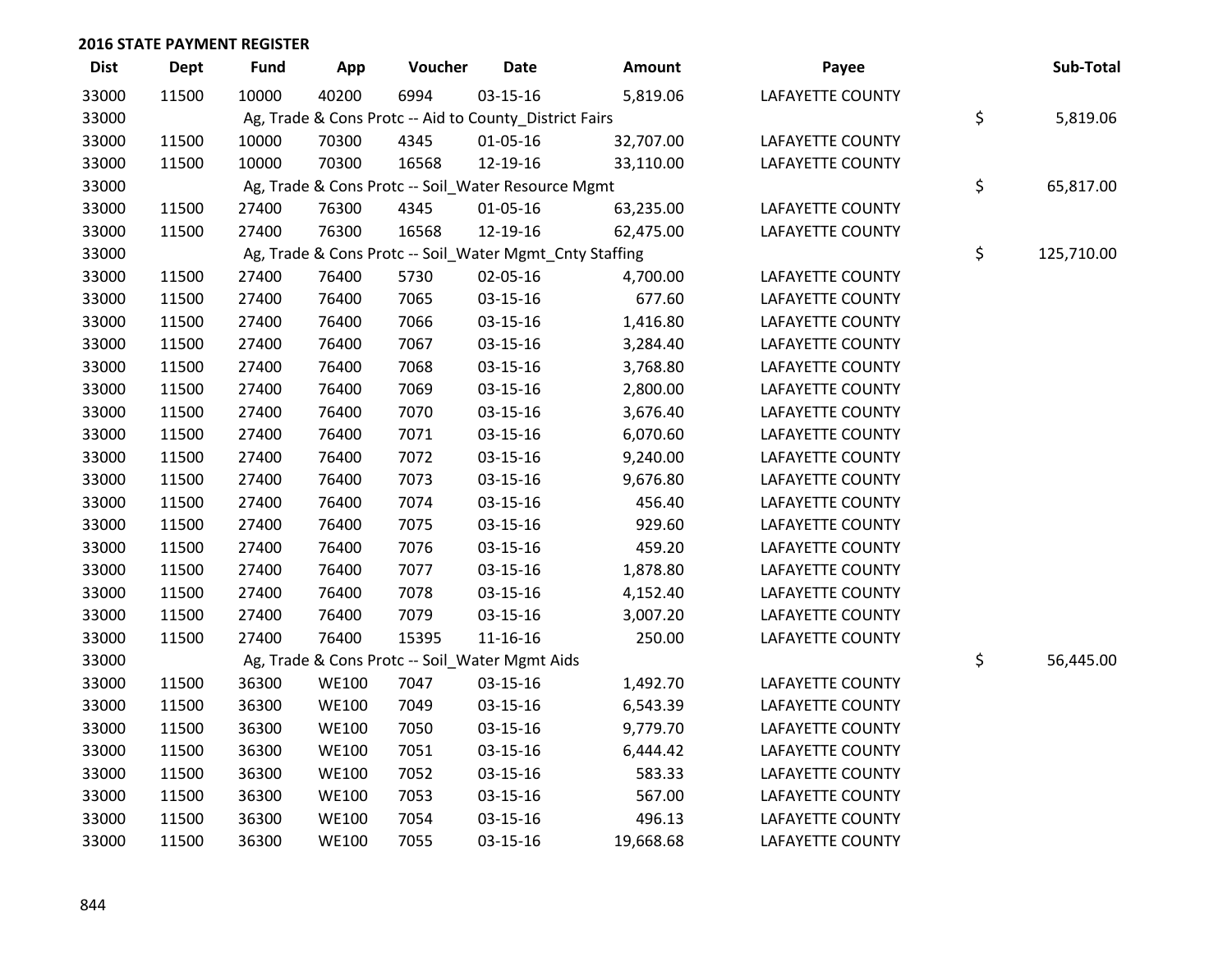| <b>Dist</b> | Dept  | <b>Fund</b> | App          | Voucher                                | <b>Date</b>                                         | Amount     | Payee                      | Sub-Total        |
|-------------|-------|-------------|--------------|----------------------------------------|-----------------------------------------------------|------------|----------------------------|------------------|
| 33000       | 11500 | 36300       | <b>WE100</b> | 7056                                   | 03-15-16                                            | 2,402.40   | <b>LAFAYETTE COUNTY</b>    |                  |
| 33000       | 11500 | 36300       | <b>WE100</b> | 7057                                   | 03-15-16                                            | 1,764.27   | LAFAYETTE COUNTY           |                  |
| 33000       | 11500 | 36300       | <b>WE100</b> | 7058                                   | 03-15-16                                            | 583.33     | <b>LAFAYETTE COUNTY</b>    |                  |
| 33000       | 11500 | 36300       | <b>WE100</b> | 7059                                   | 03-15-16                                            | 391.30     | <b>LAFAYETTE COUNTY</b>    |                  |
| 33000       | 11500 | 36300       | <b>WE100</b> | 7060                                   | 03-15-16                                            | 941.73     | <b>LAFAYETTE COUNTY</b>    |                  |
| 33000       | 11500 | 36300       | <b>WE100</b> | 7061                                   | 03-15-16                                            | 583.33     | <b>LAFAYETTE COUNTY</b>    |                  |
| 33000       | 11500 | 36300       | <b>WE100</b> | 7062                                   | 03-15-16                                            | 583.33     | <b>LAFAYETTE COUNTY</b>    |                  |
| 33000       | 11500 | 36300       | <b>WE100</b> | 7063                                   | 03-15-16                                            | 583.33     | <b>LAFAYETTE COUNTY</b>    |                  |
| 33000       | 11500 | 36300       | <b>WE100</b> | 7064                                   | 03-15-16                                            | 583.33     | LAFAYETTE COUNTY           |                  |
| 33000       |       |             |              |                                        | Ag, Trade & Cons Protc -- AGRICULTURE-SOIL & WATER  |            |                            | \$<br>53,991.70  |
| 33000       | 16500 | 10000       | 23600        | 7239                                   | $10 - 31 - 16$                                      | 5,244.16   | <b>LAFAYETTE COUNTY</b>    |                  |
| 33000       |       |             |              |                                        | Safety & Prof Services -- POWTS Replacement Rehab   |            |                            | \$<br>5,244.16   |
| 33000       | 37000 | 21200       | 54700        | 33247                                  | 02-29-16                                            | 3,277.43   | LAFAYETTE COUNTY           |                  |
| 33000       |       |             |              |                                        | Natural Resources -- Recreation aids- utility terra |            |                            | \$<br>3,277.43   |
| 33000       | 37000 | 21200       | 54800        | 23871                                  | $01 - 25 - 16$                                      | 3,200.00   | <b>LAFAYETTE COUNTY</b>    |                  |
| 33000       |       |             |              |                                        | Natural Resources -- RA- utv prj aids, gas tax pymt |            |                            | \$<br>3,200.00   |
| 33000       | 37000 | 21200       | 55100        | 94832                                  | 09-28-16                                            | 12,865.17  | LAFAYETTE COUNTY           |                  |
| 33000       |       |             |              |                                        | Natural Resources -- Enf A - atv & utv enforcement  |            |                            | \$<br>12,865.17  |
| 33000       | 37000 | 21200       | 57400        | 20943                                  | $01 - 12 - 16$                                      | 8,000.00   | <b>LAFAYETTE COUNTY</b>    |                  |
| 33000       | 37000 | 21200       | 57400        | 21567                                  | $01 - 15 - 16$                                      | 7,925.04   | LAFAYETTE COUNTY           |                  |
| 33000       | 37000 | 21200       | 57400        | 113627                                 | 12-13-16                                            | 8,531.01   | <b>LAFAYETTE COUNTY</b>    |                  |
| 33000       |       |             |              |                                        | Natural Resources -- RA- cnty snow trail & area aid |            |                            | \$<br>24,456.05  |
| 33000       | 37000 | 21200       | 57600        | 23872                                  | $01 - 25 - 16$                                      | 19,800.00  | <b>LAFAYETTE COUNTY</b>    |                  |
| 33000       | 37000 | 21200       | 57600        | 33286                                  | 02-29-16                                            | 19,800.00  | <b>LAFAYETTE COUNTY</b>    |                  |
| 33000       |       |             |              |                                        | Natural Resources -- RA- atv prj aids, gas tax pymt |            |                            | \$<br>39,600.00  |
| 33000       | 37000 | 21200       | 58900        | 102351                                 | 11-18-16                                            | 730.12     | LAFAYETTE COUNTY           |                  |
| 33000       |       |             |              |                                        | Natural Resources -- Resource aids - distribution o |            |                            | \$<br>730.12     |
| 33000       | 39500 | 21100       | 19000        | 142                                    | 07-05-16                                            | 298,102.84 | LAFAYETTE COUNTY           |                  |
| 33000       | 39500 | 21100       | 19000        | 29096                                  | 10-03-16                                            | 149,051.43 | <b>LAFAYETTE COUNTY</b>    |                  |
| 33000       |       |             |              | Transportation -- Trans Aids To Co.-Sf |                                                     |            |                            | \$<br>447,154.27 |
| 33000       | 39500 | 21100       | 16800        | 88033                                  | 05-06-16                                            | 68,844.00  | <b>COUNTY OF LAFAYETTE</b> |                  |
| 33000       |       |             |              | Transportation -- Eldly&Disa Co/Aid Sf |                                                     |            |                            | \$<br>68,844.00  |
| 33000       | 39500 | 21100       | 19000        | 74033                                  | $01 - 04 - 16$                                      | 149,051.42 | <b>COUNTY OF LAFAYETTE</b> |                  |
| 33000       |       |             |              | Transportation -- Trans Aids To Co.-Sf |                                                     |            |                            | \$<br>149,051.42 |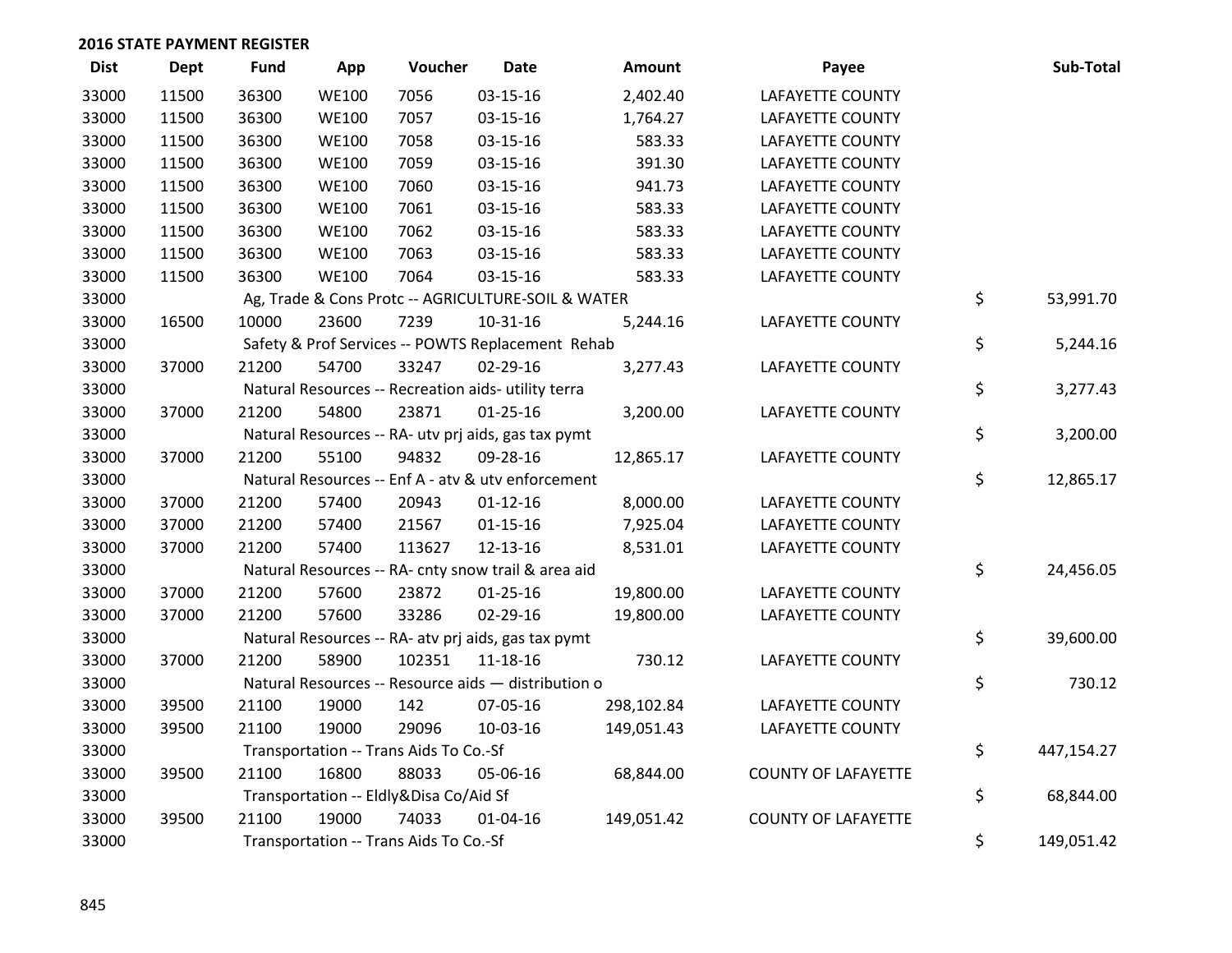| <b>Dist</b> | <b>Dept</b> | Fund  | App   | Voucher                                          | <b>Date</b>    | Amount     | Payee                   | Sub-Total        |
|-------------|-------------|-------|-------|--------------------------------------------------|----------------|------------|-------------------------|------------------|
| 33000       | 41000       | 10000 | 11600 | 92394                                            | 11-29-16       | 9,920.00   | <b>LAFAYETTE COUNTY</b> |                  |
| 33000       |             |       |       | Corrections -- Reimbursing counties for proba    |                |            |                         | \$<br>9,920.00   |
| 33000       | 41000       | 10000 | 31300 | 19549                                            | $01 - 12 - 16$ | 17,608.82  | <b>LAFAYETTE COUNTY</b> |                  |
| 33000       | 41000       | 10000 | 31300 | 19550                                            | $01 - 12 - 16$ | 18,452.86  | <b>LAFAYETTE COUNTY</b> |                  |
| 33000       | 41000       | 10000 | 31300 | 19551                                            | $01 - 13 - 16$ | 254.82     | <b>LAFAYETTE COUNTY</b> |                  |
| 33000       |             |       |       | Corrections -- Community youth and family aid    |                |            |                         | \$<br>36,316.50  |
| 33000       | 43500       | 10000 | 00000 | 90613                                            | $01 - 02 - 16$ | 10,599.00  | LAFAYETTE CO            |                  |
| 33000       | 43500       | 10000 | 00000 | 90614                                            | $01 - 04 - 16$ | 27,833.00  | LAFAYETTE CO            |                  |
| 33000       | 43500       | 10000 | 00000 | 90616                                            | 02-01-16       | 29,868.00  | LAFAYETTE CO            |                  |
| 33000       | 43500       | 10000 | 00000 | 90618                                            | 03-01-16       | 29,836.00  | LAFAYETTE CO            |                  |
| 33000       | 43500       | 10000 | 00000 | 90622                                            | $04 - 01 - 16$ | 110,245.00 | LAFAYETTE CO            |                  |
| 33000       | 43500       | 10000 | 00000 | 90624                                            | 05-02-16       | 2,199.00   | LAFAYETTE CO            |                  |
| 33000       | 43500       | 10000 | 00000 | 90627                                            | 06-01-16       | 10,388.00  | LAFAYETTE CO            |                  |
| 33000       | 43500       | 10000 | 00000 | 90700                                            | $07 - 01 - 16$ | 3,352.00   | LAFAYETTE CO            |                  |
| 33000       | 43500       | 10000 | 00000 | 90701                                            | 08-01-16       | 419,760.00 | LAFAYETTE CO            |                  |
| 33000       | 43500       | 10000 | 00000 | 90702                                            | 09-01-16       | 61,004.00  | LAFAYETTE CO            |                  |
| 33000       | 43500       | 10000 | 00000 | 90704                                            | 10-01-16       | 2,299.00   | LAFAYETTE CO            |                  |
| 33000       | 43500       | 10000 | 00000 | 90705                                            | 11-01-16       | 4,256.00   | LAFAYETTE CO            |                  |
| 33000       | 43500       | 10000 | 00000 | 90706                                            | 12-01-16       | 4,452.00   | LAFAYETTE CO            |                  |
| 33000       |             |       |       | Health Services -- State/Fed Aids                |                |            |                         | \$<br>716,091.00 |
| 33000       | 45500       | 10000 | 22100 | 14324                                            | $07 - 22 - 16$ | 290.00     | <b>LAFAYETTE COUNTY</b> |                  |
| 33000       |             |       |       | Justice -- Crime laboratories, DNA               |                |            |                         | \$<br>290.00     |
| 33000       | 45500       | 10000 | 23100 | 20596                                            | 12-09-16       | 4,480.00   | <b>LAFAYETTE COUNTY</b> |                  |
| 33000       |             |       |       | Justice -- Law enforcement train, local          |                |            |                         | \$<br>4,480.00   |
| 33000       | 45500       | 10000 | 25100 | 10014                                            | 05-19-16       | 1,174.21   | <b>LAFAYETTE COUNTY</b> |                  |
| 33000       |             |       |       | Justice -- Federal aid, local assistance         |                |            |                         | \$<br>1,174.21   |
| 33000       | 45500       | 10000 | 53200 | 7608                                             | 03-14-16       | 8,130.58   | <b>LAFAYETTE COUNTY</b> |                  |
| 33000       | 45500       | 10000 | 53200 | 14438                                            | $07 - 22 - 16$ | 7,860.34   | LAFAYETTE COUNTY        |                  |
| 33000       |             |       |       | Justice -- Crime victim witness assist           |                |            |                         | \$<br>15,990.92  |
| 33000       | 46500       | 10000 | 30800 | 17522                                            | 11-07-16       | 7,924.31   | LAFAYETTE COUNTY        |                  |
| 33000       |             |       |       | Military Affairs -- Emergency response equipment |                |            |                         | \$<br>7,924.31   |
| 33000       | 46500       | 10000 | 33700 | 12936                                            | 07-20-16       | 4,116.50   | <b>LAFAYETTE COUNTY</b> |                  |
| 33000       | 46500       | 10000 | 33700 | 18612                                            | 12-06-16       | 4,116.50   | <b>LAFAYETTE COUNTY</b> |                  |
| 33000       |             |       |       | Military Affairs -- Local emer planning grants   |                |            |                         | \$<br>8,233.00   |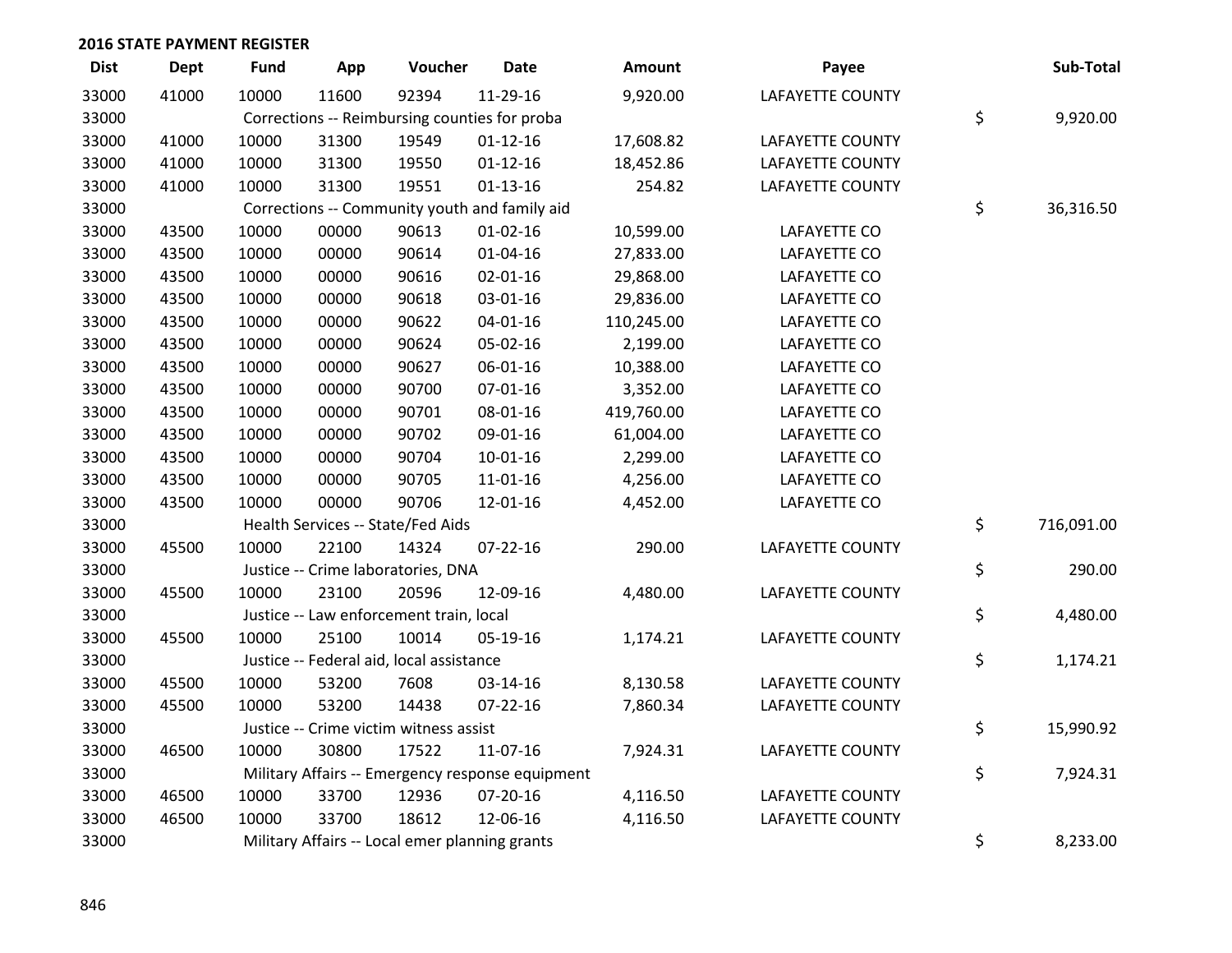| <b>Dist</b> | <b>Dept</b> | <b>Fund</b> | App                    | Voucher                                           | <b>Date</b>                                       | Amount     | Payee                   | Sub-Total       |
|-------------|-------------|-------------|------------------------|---------------------------------------------------|---------------------------------------------------|------------|-------------------------|-----------------|
| 33000       | 46500       | 10000       | 34200                  | 5047                                              | $01 - 27 - 16$                                    | 10,773.94  | LAFAYETTE COUNTY        |                 |
| 33000       | 46500       | 10000       | 34200                  | 5597                                              | 02-04-16                                          | 4,510.50   | LAFAYETTE COUNTY        |                 |
| 33000       | 46500       | 10000       | 34200                  | 13875                                             | 08-16-16                                          | 11,610.58  | <b>LAFAYETTE COUNTY</b> |                 |
| 33000       | 46500       | 10000       | 34200                  | 18682                                             | 12-06-16                                          | 17,057.04  | LAFAYETTE COUNTY        |                 |
| 33000       |             |             |                        | Military Affairs -- Federal aid, local assistance |                                                   |            |                         | \$<br>43,952.06 |
| 33000       | 48500       | 15200       | 12700                  | 13977                                             | 06-30-16                                          | 850.00     | <b>LAFAYETTE COUNTY</b> |                 |
| 33000       |             |             |                        | Veterans Affairs -- Grants to counties            |                                                   |            |                         | \$<br>850.00    |
| 33000       | 48500       | 58200       | 26700                  | 13977                                             | 06-30-16                                          | 3,825.00   | LAFAYETTE COUNTY        |                 |
| 33000       |             |             |                        | Veterans Affairs -- County grants                 |                                                   |            |                         | \$<br>3,825.00  |
| 33000       | 48500       | 58200       | 28000                  | 21156                                             | 11-23-16                                          | 3,579.70   | LAFAYETTE COUNTY        |                 |
| 33000       |             |             |                        |                                                   | Veterans Affairs -- Veterans transportation grant |            |                         | \$<br>3,579.70  |
| 33000       | 48500       | 58300       | 37000                  | 13977                                             | 06-30-16                                          | 3,825.00   | LAFAYETTE COUNTY        |                 |
| 33000       |             |             |                        | Veterans Affairs -- County grants                 |                                                   |            |                         | \$<br>3,825.00  |
| 33000       | 50500       | 10000       | 15500                  | 9576                                              | $01 - 28 - 16$                                    | 1,418.47   | LAFAYETTE COUNTY        |                 |
| 33000       | 50500       | 10000       | 15500                  | 15231                                             | 03-29-16                                          | 1,184.15   | LAFAYETTE COUNTY        |                 |
| 33000       | 50500       | 10000       | 15500                  | 15452                                             | 03-31-16                                          | 1,000.00   | LAFAYETTE COUNTY        |                 |
| 33000       | 50500       | 10000       | 15500                  | 19144                                             | 05-16-16                                          | 896.51     | LAFAYETTE COUNTY        |                 |
| 33000       | 50500       | 10000       | 15500                  | 31023                                             | 09-28-16                                          | 7,329.95   | LAFAYETTE COUNTY        |                 |
| 33000       | 50500       | 10000       | 15500                  | 33853                                             | 10-28-16                                          | 2,361.00   | LAFAYETTE COUNTY        |                 |
| 33000       | 50500       | 10000       | 15500                  | 38767                                             | 12-28-16                                          | 1,680.83   | LAFAYETTE COUNTY        |                 |
| 33000       |             |             |                        | Administration -- Federal aid, local assistance   |                                                   |            |                         | \$<br>15,870.91 |
| 33000       | 50500       | 23500       | 37100                  | 9576                                              | $01 - 28 - 16$                                    | 1,839.46   | LAFAYETTE COUNTY        |                 |
| 33000       | 50500       | 23500       | 37100                  | 15231                                             | 03-29-16                                          | 1,434.16   | LAFAYETTE COUNTY        |                 |
| 33000       | 50500       | 23500       | 37100                  | 15452                                             | 03-31-16                                          | 1,249.98   | <b>LAFAYETTE COUNTY</b> |                 |
| 33000       | 50500       | 23500       | 37100                  | 19144                                             | 05-16-16                                          | 597.47     | <b>LAFAYETTE COUNTY</b> |                 |
| 33000       | 50500       | 23500       | 37100                  | 31023                                             | 09-28-16                                          | 2,567.99   | <b>LAFAYETTE COUNTY</b> |                 |
| 33000       | 50500       | 23500       | 37100                  | 33853                                             | 10-28-16                                          | 1,650.00   | LAFAYETTE COUNTY        |                 |
| 33000       | 50500       | 23500       | 37100                  | 38767                                             | 12-28-16                                          | 4,945.37   | LAFAYETTE COUNTY        |                 |
| 33000       |             |             |                        |                                                   | Administration -- Low-income assistance grants    |            |                         | \$<br>14,284.43 |
| 33000       | 50500       | 26900       | 16600                  | 13225                                             | 03-23-16                                          | 1,000.00   | LAFAYETTE COUNTY        |                 |
| 33000       | 50500       | 26900       | 16600                  | 13431                                             | 03-24-16                                          | 73,936.00  | LAFAYETTE COUNTY        |                 |
| 33000       | 50500       | 26900       | 16600                  | 18810                                             | 05-16-16                                          | 25,000.00  | LAFAYETTE COUNTY        |                 |
| 33000       |             |             | Administration -- Land |                                                   |                                                   |            |                         | \$<br>99,936.00 |
| 33000       | 83500       | 10000       | 10500                  | 6146                                              | 07-25-16                                          | 251,431.76 | LAFAYETTE COUNTY        |                 |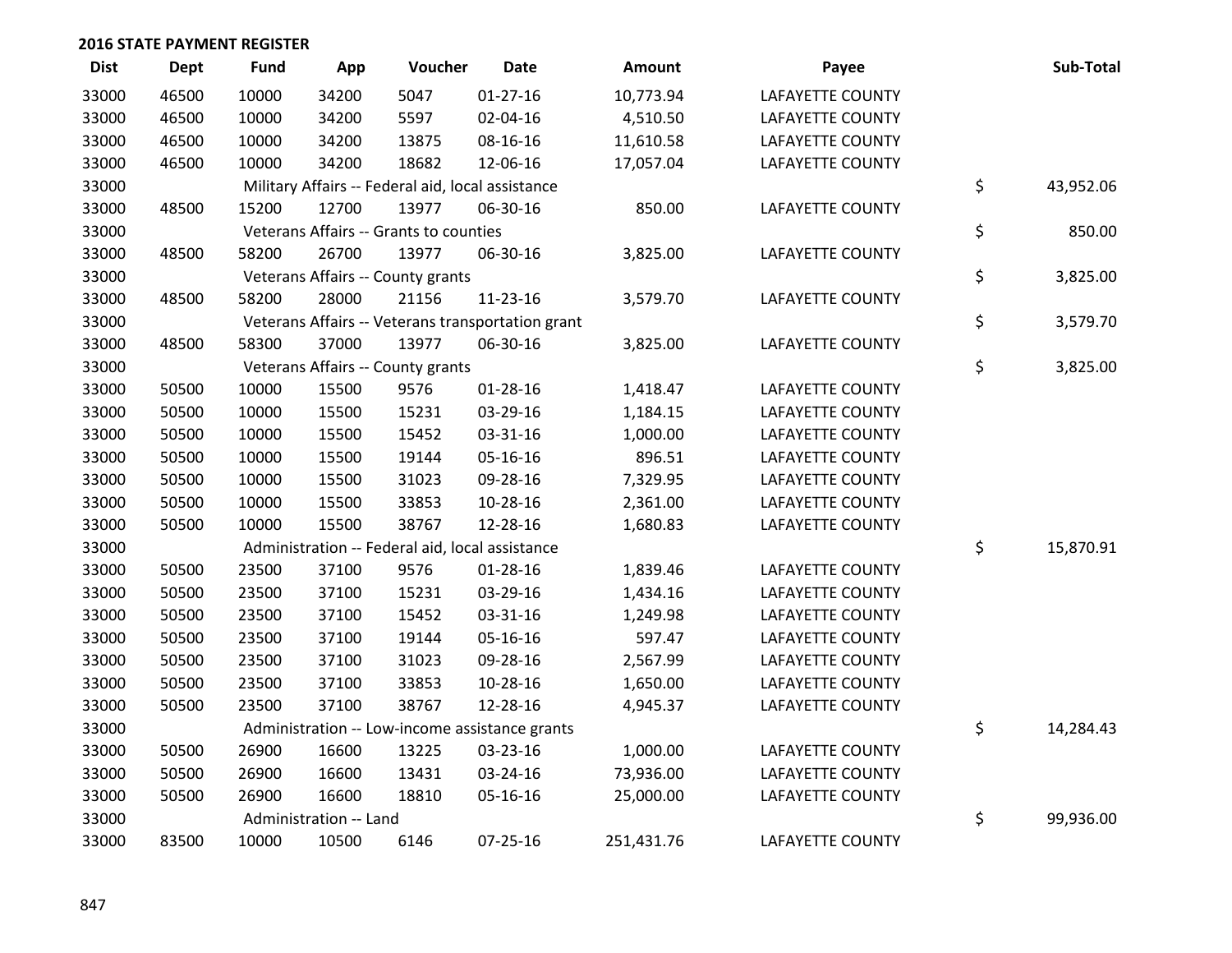| <b>Dist</b> | <b>Dept</b> | <b>Fund</b> | App                                  | Voucher                                             | <b>Date</b>    | Amount       | Payee                   | Sub-Total          |
|-------------|-------------|-------------|--------------------------------------|-----------------------------------------------------|----------------|--------------|-------------------------|--------------------|
| 33000       | 83500       | 10000       | 10500                                | 13668                                               | $11 - 21 - 16$ | 1,394,229.11 | LAFAYETTE COUNTY        |                    |
| 33000       |             |             |                                      | Revenue -- County and Municipal Aid                 |                |              |                         | \$<br>1,645,660.87 |
| 33000       | 83500       | 10000       | 10900                                | 7225                                                | $07 - 25 - 16$ | 3,593.00     | LAFAYETTE COUNTY        |                    |
| 33000       |             |             |                                      | Revenue -- State Aid, Tax Exempt Proprty            |                |              |                         | \$<br>3,593.00     |
| 33000       | 83500       | 10000       | 11000                                | 13668                                               | $11 - 21 - 16$ | 31,259.91    | <b>LAFAYETTE COUNTY</b> |                    |
| 33000       |             |             |                                      | Revenue -- Public Utility Distribution              |                |              |                         | \$<br>31,259.91    |
| 33000       | 83500       | 10000       | 30200                                | 5039                                                | $07 - 25 - 16$ | 526,472.46   | LAFAYETTE COUNTY        |                    |
| 33000       | 83500       | 10000       | 30200                                | 5183                                                | $07 - 25 - 16$ | 1,981,171.42 | LAFAYETTE COUNTY        |                    |
| 33000       |             |             |                                      | Revenue -- School Lvy Tx/First Dollar Cr            |                |              |                         | \$<br>2,507,643.88 |
| 33000       | 83500       | 52100       | 36300                                | 3442                                                | 03-29-16       | 515,621.94   | LAFAYETTE COUNTY        |                    |
| 33000       |             |             |                                      | Revenue -- Lottery & Gaming Credit                  |                |              |                         | \$<br>515,621.94   |
| 33000       |             |             | <b>District Total Appropriations</b> |                                                     |                |              |                         | \$<br>6,752,528.02 |
| 33002       | 16500       | 10000       | 22500                                | 4122                                                | 06-27-16       | 1,815.60     | TOWN OF ARGYLE          |                    |
| 33002       |             |             |                                      | Safety & Prof Services -- Fire dues distribution    |                |              |                         | \$<br>1,815.60     |
| 33002       | 37000       | 10000       | 50300                                | 30464                                               | $02 - 17 - 16$ | 3,184.48     | TOWN OF ARGYLE          |                    |
| 33002       | 37000       | 10000       | 50300                                | 45329                                               | $04 - 21 - 16$ | 1.13         | <b>TOWN OF ARGYLE</b>   |                    |
| 33002       |             |             |                                      | Natural Resources -- Aids in lieu of taxes - gener  |                |              |                         | \$<br>3,185.61     |
| 33002       | 37000       | 21200       | 16600                                | 63493                                               | 06-20-16       | 305.73       | <b>TOWN OF ARGYLE</b>   |                    |
| 33002       |             |             |                                      | Natural Resources -- Gen program ops-state funds-FR |                |              |                         | \$<br>305.73       |
| 33002       | 37000       | 21200       | 57100                                | 63493                                               | 06-20-16       | 167.13       | <b>TOWN OF ARGYLE</b>   |                    |
| 33002       |             |             |                                      | Natural Resources -- ResAids - cnty forst, cl & mfl |                |              |                         | \$<br>167.13       |
| 33002       | 37000       | 21200       | 57900                                | 45330                                               | $04 - 21 - 16$ | 66.82        | TOWN OF ARGYLE          |                    |
| 33002       |             |             |                                      | Natural Resources -- Aids in lieu of taxes - sum s  |                |              |                         | \$<br>66.82        |
| 33002       | 37000       | 21200       | 58900                                | 102352                                              | $11 - 18 - 16$ | 161.30       | TOWN OF ARGYLE          |                    |
| 33002       |             |             |                                      | Natural Resources -- Resource aids - distribution o |                |              |                         | \$<br>161.30       |
| 33002       | 39500       | 21100       | 19100                                | 993                                                 | 07-05-16       | 19,983.15    | <b>TOWN OF ARGYLE</b>   |                    |
| 33002       | 39500       | 21100       | 19100                                | 30065                                               | 10-03-16       | 19,983.15    | <b>TOWN OF ARGYLE</b>   |                    |
| 33002       | 39500       | 21100       | 19100                                | 76812                                               | $01 - 04 - 16$ | 19,983.15    | <b>TOWN OF ARGYLE</b>   |                    |
| 33002       | 39500       | 21100       | 19100                                | 84812                                               | 04-04-16       | 19,983.15    | <b>TOWN OF ARGYLE</b>   |                    |
| 33002       |             |             |                                      | Transportation -- Trns Aids To Mnc.-Sf              |                |              |                         | \$<br>79,932.60    |
| 33002       | 83500       | 10000       | 10500                                | 6121                                                | $07 - 25 - 16$ | 2,246.04     | <b>TOWN OF ARGYLE</b>   |                    |
| 33002       | 83500       | 10000       | 10500                                | 13642                                               | $11 - 21 - 16$ | 12,727.57    | <b>TOWN OF ARGYLE</b>   |                    |
| 33002       |             |             |                                      | Revenue -- County and Municipal Aid                 |                |              |                         | \$<br>14,973.61    |
| 33002       | 83500       | 10000       | 10900                                | 8027                                                | $07 - 25 - 16$ | 6.00         | <b>TOWN OF ARGYLE</b>   |                    |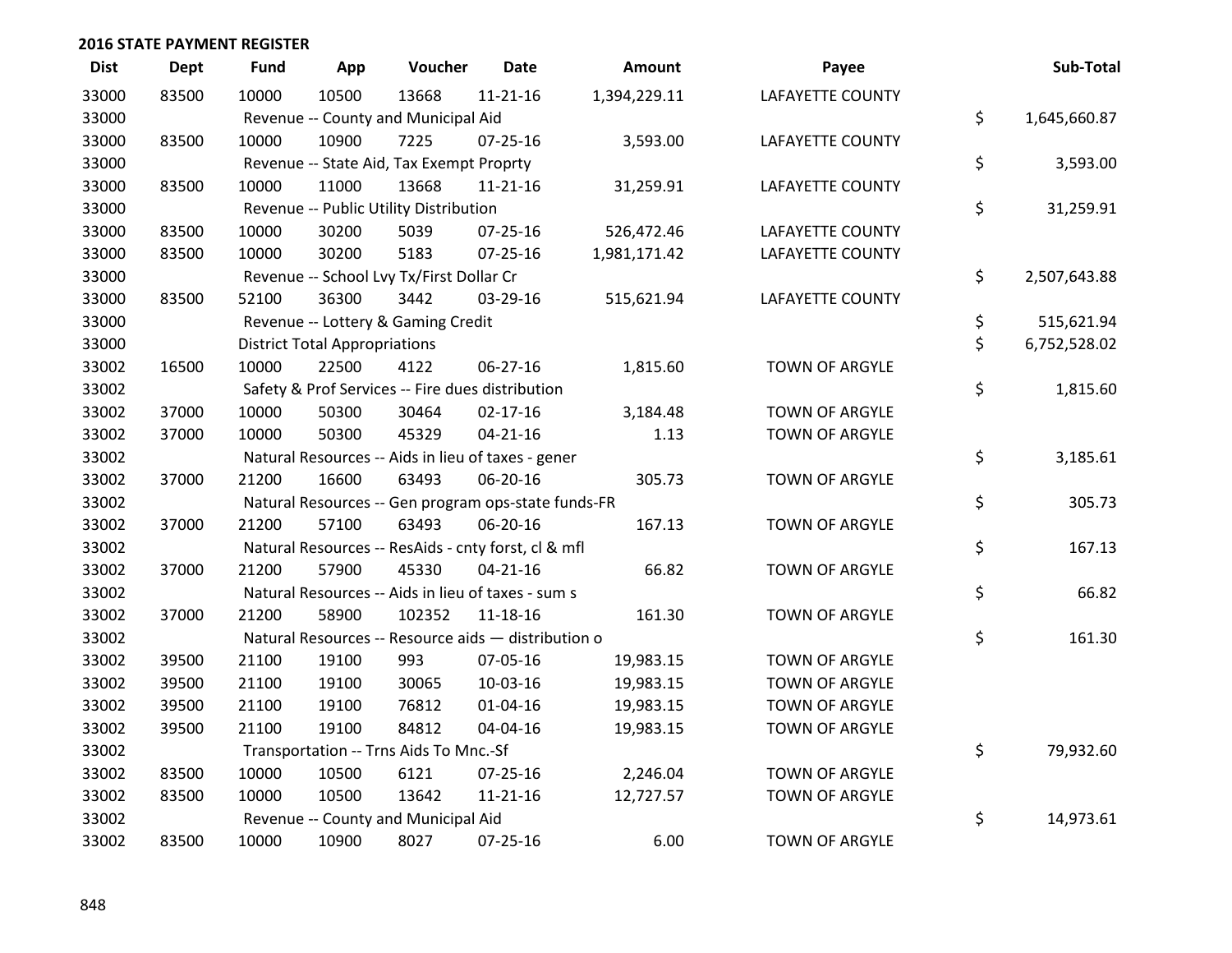| <b>Dist</b> | <b>Dept</b> | Fund  | App                                  | Voucher                                  | Date                                                | Amount    | Payee                  | Sub-Total        |
|-------------|-------------|-------|--------------------------------------|------------------------------------------|-----------------------------------------------------|-----------|------------------------|------------------|
| 33002       |             |       |                                      | Revenue -- State Aid, Tax Exempt Proprty |                                                     |           |                        | \$<br>6.00       |
| 33002       |             |       | <b>District Total Appropriations</b> |                                          |                                                     |           |                        | \$<br>100,614.40 |
| 33004       | 16500       | 10000 | 22500                                | 4123                                     | 06-27-16                                            | 2,078.15  | TOWN OF BELMONT        |                  |
| 33004       |             |       |                                      |                                          | Safety & Prof Services -- Fire dues distribution    |           |                        | \$<br>2,078.15   |
| 33004       | 37000       | 10000 | 50300                                | 30894                                    | $02 - 17 - 16$                                      | 5,736.39  | TOWN OF BELMONT        |                  |
| 33004       | 37000       | 10000 | 50300                                | 46883                                    | $04 - 21 - 16$                                      | 304.63    | TOWN OF BELMONT        |                  |
| 33004       |             |       |                                      |                                          | Natural Resources -- Aids in lieu of taxes - gener  |           |                        | \$<br>6,041.02   |
| 33004       | 37000       | 21200 | 16600                                | 63494                                    | 06-20-16                                            | 338.83    | TOWN OF BELMONT        |                  |
| 33004       |             |       |                                      |                                          | Natural Resources -- Gen program ops-state funds-FR |           |                        | \$<br>338.83     |
| 33004       | 37000       | 21200 | 57100                                | 63494                                    | 06-20-16                                            | 152.26    | <b>TOWN OF BELMONT</b> |                  |
| 33004       |             |       |                                      |                                          | Natural Resources -- ResAids - cnty forst, cl & mfl |           |                        | \$<br>152.26     |
| 33004       | 37000       | 21200 | 57900                                | 46884                                    | $04 - 21 - 16$                                      | 6.08      | TOWN OF BELMONT        |                  |
| 33004       |             |       |                                      |                                          | Natural Resources -- Aids in lieu of taxes - sum s  |           |                        | \$<br>6.08       |
| 33004       | 37000       | 21200 | 58900                                | 102353                                   | 11-18-16                                            | 1,078.69  | TOWN OF BELMONT        |                  |
| 33004       |             |       |                                      |                                          | Natural Resources -- Resource aids - distribution o |           |                        | \$<br>1,078.69   |
| 33004       | 37000       | 27400 | 67000                                | 55771                                    | $05 - 27 - 16$                                      | 1,971.32  | <b>TOWN OF BELMONT</b> |                  |
| 33004       |             |       |                                      |                                          | Natural Resources -- Fin asst for responsible units |           |                        | \$<br>1,971.32   |
| 33004       | 39500       | 21100 | 19100                                | 994                                      | 07-05-16                                            | 25,548.70 | TOWN OF BELMONT        |                  |
| 33004       | 39500       | 21100 | 19100                                | 30066                                    | 10-03-16                                            | 25,548.72 | <b>TOWN OF BELMONT</b> |                  |
| 33004       | 39500       | 21100 | 19100                                | 76813                                    | 01-04-16                                            | 25,548.70 | TOWN OF BELMONT        |                  |
| 33004       | 39500       | 21100 | 19100                                | 84813                                    | 04-04-16                                            | 25,548.70 | TOWN OF BELMONT        |                  |
| 33004       |             |       |                                      | Transportation -- Trns Aids To Mnc.-Sf   |                                                     |           |                        | \$<br>102,194.82 |
| 33004       | 83500       | 10000 | 10500                                | 6122                                     | $07 - 25 - 16$                                      | 4,954.52  | <b>TOWN OF BELMONT</b> |                  |
| 33004       | 83500       | 10000 | 10500                                | 13643                                    | $11 - 21 - 16$                                      | 28,188.76 | TOWN OF BELMONT        |                  |
| 33004       |             |       |                                      | Revenue -- County and Municipal Aid      |                                                     |           |                        | \$<br>33,143.28  |
| 33004       | 83500       | 10000 | 10900                                | 8028                                     | $07 - 25 - 16$                                      | 4.00      | TOWN OF BELMONT        |                  |
| 33004       |             |       |                                      | Revenue -- State Aid, Tax Exempt Proprty |                                                     |           |                        | \$<br>4.00       |
| 33004       | 83500       | 10000 | 11000                                | 13643                                    | $11 - 21 - 16$                                      | 160.73    | TOWN OF BELMONT        |                  |
| 33004       |             |       |                                      | Revenue -- Public Utility Distribution   |                                                     |           |                        | \$<br>160.73     |
| 33004       | 83500       | 10000 | 50100                                | 2570                                     | $01-29-16$                                          | 72.19     | <b>TOWN OF BELMONT</b> |                  |
| 33004       |             |       |                                      | Revenue -- Payments for municipal svcs   |                                                     |           |                        | \$<br>72.19      |
| 33004       | 83500       | 52100 | 36300                                | 3145                                     | 03-29-16                                            | 5,465.04  | TOWN OF BELMONT        |                  |
| 33004       |             |       |                                      | Revenue -- Lottery & Gaming Credit       |                                                     |           |                        | \$<br>5,465.04   |
| 33004       |             |       | <b>District Total Appropriations</b> |                                          |                                                     |           |                        | \$<br>152,706.41 |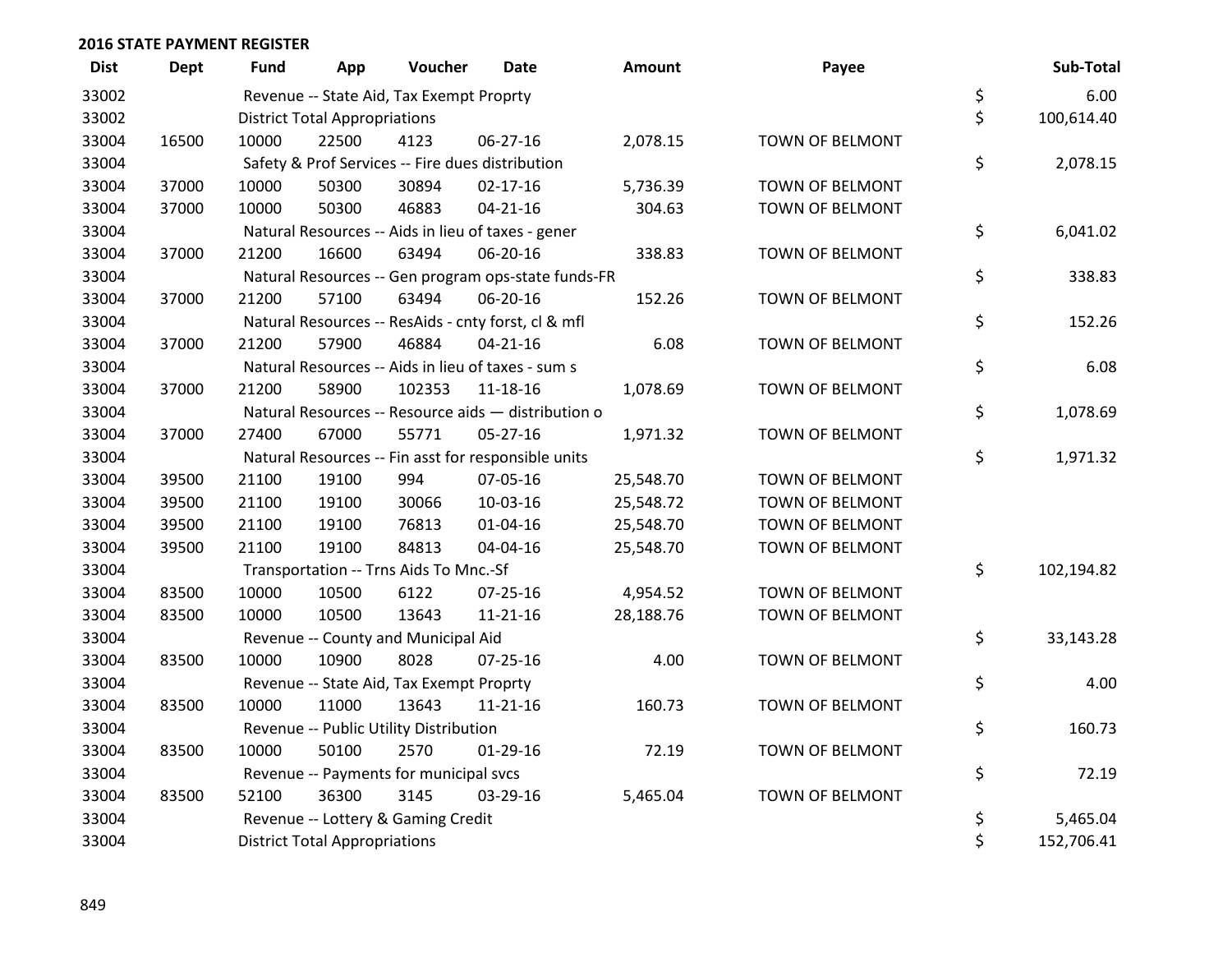| <b>Dist</b> | Dept  | <b>Fund</b> | App                                  | Voucher                                             | <b>Date</b>    | <b>Amount</b> | Payee                 | Sub-Total       |
|-------------|-------|-------------|--------------------------------------|-----------------------------------------------------|----------------|---------------|-----------------------|-----------------|
| 33006       | 16500 | 10000       | 22500                                | 4124                                                | 06-27-16       | 1,477.60      | <b>TOWN OF BENTON</b> |                 |
| 33006       |       |             |                                      | Safety & Prof Services -- Fire dues distribution    |                |               |                       | \$<br>1,477.60  |
| 33006       | 37000 | 10000       | 50300                                | 30895                                               | $02 - 17 - 16$ | 1,795.56      | <b>TOWN OF BENTON</b> |                 |
| 33006       |       |             |                                      | Natural Resources -- Aids in lieu of taxes - gener  |                |               |                       | \$<br>1,795.56  |
| 33006       | 37000 | 21200       | 16600                                | 63495                                               | 06-20-16       | 55.15         | <b>TOWN OF BENTON</b> |                 |
| 33006       |       |             |                                      | Natural Resources -- Gen program ops-state funds-FR |                |               |                       | \$<br>55.15     |
| 33006       | 37000 | 21200       | 57100                                | 63495                                               | 06-20-16       | 24.79         | <b>TOWN OF BENTON</b> |                 |
| 33006       |       |             |                                      | Natural Resources -- ResAids - cnty forst, cl & mfl |                |               |                       | \$<br>24.79     |
| 33006       | 37000 | 27400       | 67000                                | 56407                                               | $05 - 27 - 16$ | 216.36        | <b>TOWN OF BENTON</b> |                 |
| 33006       |       |             |                                      | Natural Resources -- Fin asst for responsible units |                |               |                       | \$<br>216.36    |
| 33006       | 39500 | 21100       | 19100                                | 995                                                 | 07-05-16       | 17,423.32     | <b>TOWN OF BENTON</b> |                 |
| 33006       | 39500 | 21100       | 19100                                | 30067                                               | 10-03-16       | 17,423.34     | <b>TOWN OF BENTON</b> |                 |
| 33006       | 39500 | 21100       | 19100                                | 76814                                               | $01 - 04 - 16$ | 17,423.32     | TOWN OF BENTON        |                 |
| 33006       | 39500 | 21100       | 19100                                | 84814                                               | 04-04-16       | 17,423.32     | <b>TOWN OF BENTON</b> |                 |
| 33006       |       |             |                                      | Transportation -- Trns Aids To Mnc.-Sf              |                |               |                       | \$<br>69,693.30 |
| 33006       | 83500 | 10000       | 10500                                | 6123                                                | $07 - 25 - 16$ | 3,260.98      | <b>TOWN OF BENTON</b> |                 |
| 33006       | 83500 | 10000       | 10500                                | 13644                                               | $11 - 21 - 16$ | 17,424.95     | TOWN OF BENTON        |                 |
| 33006       |       |             |                                      | Revenue -- County and Municipal Aid                 |                |               |                       | \$<br>20,685.93 |
| 33006       | 83500 | 10000       | 11000                                | 13644                                               | $11 - 21 - 16$ | 969.32        | <b>TOWN OF BENTON</b> |                 |
| 33006       |       |             |                                      | Revenue -- Public Utility Distribution              |                |               |                       | \$<br>969.32    |
| 33006       |       |             | <b>District Total Appropriations</b> |                                                     |                |               |                       | \$<br>94,918.01 |
| 33008       | 16500 | 10000       | 22500                                | 4125                                                | $06 - 27 - 16$ | 825.02        | TOWN OF BLANCHARD     |                 |
| 33008       |       |             |                                      | Safety & Prof Services -- Fire dues distribution    |                |               |                       | \$<br>825.02    |
| 33008       | 37000 | 10000       | 50300                                | 45867                                               | $04 - 21 - 16$ | 57.02         | TOWN OF BLANCHARD     |                 |
| 33008       |       |             |                                      | Natural Resources -- Aids in lieu of taxes - gener  |                |               |                       | \$<br>57.02     |
| 33008       | 37000 | 21200       | 16600                                | 63496                                               | 06-20-16       | 159.37        | TOWN OF BLANCHARD     |                 |
| 33008       |       |             |                                      | Natural Resources -- Gen program ops-state funds-FR |                |               |                       | \$<br>159.37    |
| 33008       | 37000 | 21200       | 57100                                | 63496                                               | 06-20-16       | 71.61         | TOWN OF BLANCHARD     |                 |
| 33008       |       |             |                                      | Natural Resources -- ResAids - cnty forst, cl & mfl |                |               |                       | \$<br>71.61     |
| 33008       | 37000 | 27400       | 67000                                | 55522                                               | $05 - 27 - 16$ | 687.41        | TOWN OF BLANCHARD     |                 |
| 33008       |       |             |                                      | Natural Resources -- Fin asst for responsible units |                |               |                       | \$<br>687.41    |
| 33008       | 39500 | 21100       | 19100                                | 996                                                 | 07-05-16       | 11,654.08     | TOWN OF BLANCHARD     |                 |
| 33008       | 39500 | 21100       | 19100                                | 30068                                               | 10-03-16       | 11,654.10     | TOWN OF BLANCHARD     |                 |
| 33008       | 39500 | 21100       | 19100                                | 76815                                               | $01 - 04 - 16$ | 11,654.08     | TOWN OF BLANCHARD     |                 |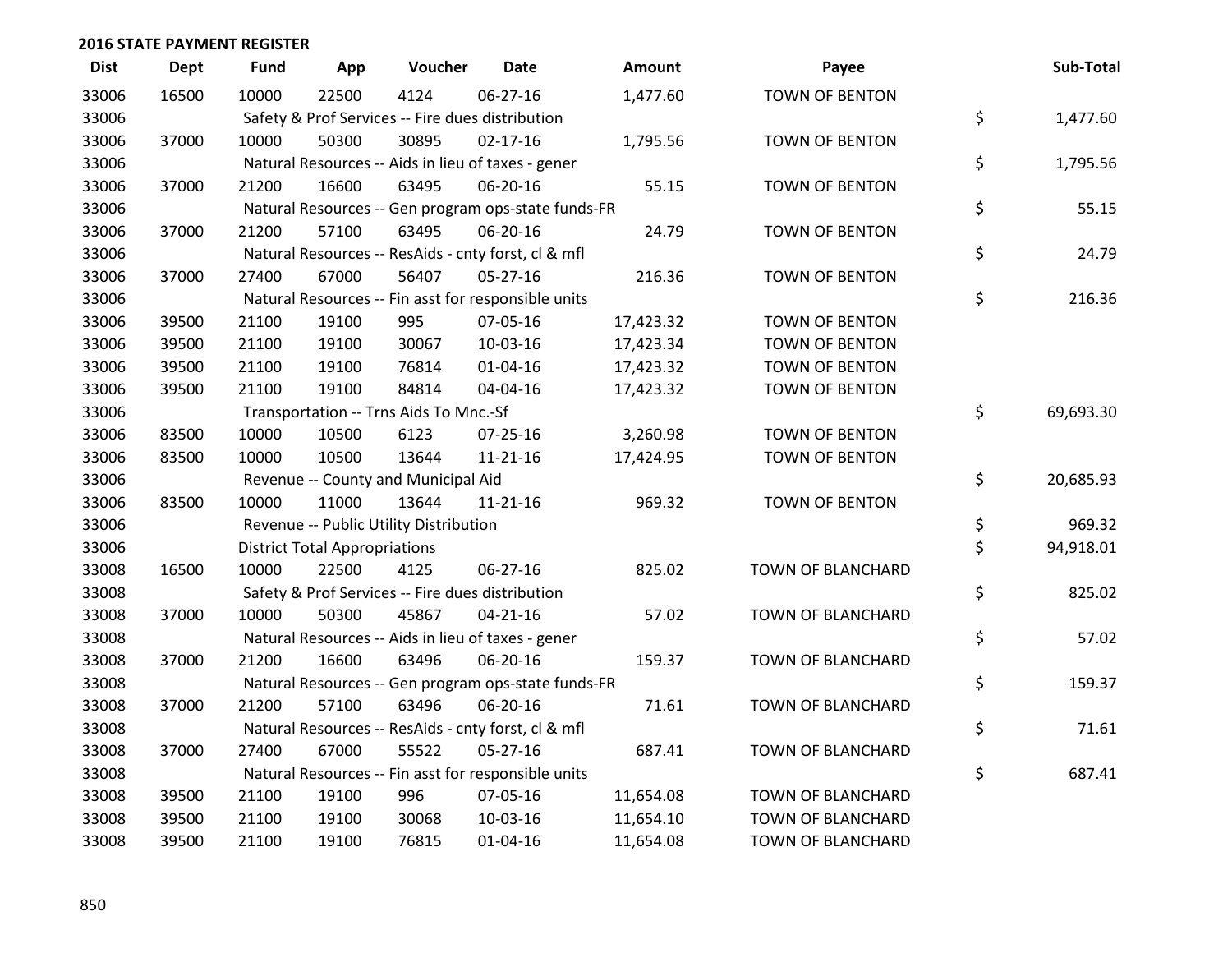| <b>Dist</b> | <b>Dept</b> | <b>Fund</b> | App                                  | Voucher                                             | <b>Date</b>    | Amount    | Payee                    | Sub-Total        |
|-------------|-------------|-------------|--------------------------------------|-----------------------------------------------------|----------------|-----------|--------------------------|------------------|
| 33008       | 39500       | 21100       | 19100                                | 84815                                               | 04-04-16       | 11,654.08 | TOWN OF BLANCHARD        |                  |
| 33008       |             |             |                                      | Transportation -- Trns Aids To Mnc.-Sf              |                |           |                          | \$<br>46,616.34  |
| 33008       | 83500       | 10000       | 10500                                | 6124                                                | 07-25-16       | 2,194.15  | <b>TOWN OF BLANCHARD</b> |                  |
| 33008       | 83500       | 10000       | 10500                                | 13645                                               | $11 - 21 - 16$ | 12,391.44 | TOWN OF BLANCHARD        |                  |
| 33008       |             |             |                                      | Revenue -- County and Municipal Aid                 |                |           |                          | \$<br>14,585.59  |
| 33008       | 83500       | 10000       | 10900                                | 8029                                                | $07 - 25 - 16$ | 1.00      | TOWN OF BLANCHARD        |                  |
| 33008       |             |             |                                      | Revenue -- State Aid, Tax Exempt Proprty            |                |           |                          | \$<br>1.00       |
| 33008       | 83500       | 10000       | 11000                                | 13645                                               | 11-21-16       | 42.18     | <b>TOWN OF BLANCHARD</b> |                  |
| 33008       |             |             |                                      | Revenue -- Public Utility Distribution              |                |           |                          | \$<br>42.18      |
| 33008       |             |             | <b>District Total Appropriations</b> |                                                     |                |           |                          | \$<br>63,045.54  |
| 33010       | 16500       | 10000       | 22500                                | 4126                                                | 06-27-16       | 2,871.20  | TOWN OF DARLINGTON       |                  |
| 33010       |             |             |                                      | Safety & Prof Services -- Fire dues distribution    |                |           |                          | \$<br>2,871.20   |
| 33010       | 37000       | 21200       | 16600                                | 63497                                               | 06-20-16       | 159.89    | TOWN OF DARLINGTON       |                  |
| 33010       |             |             |                                      | Natural Resources -- Gen program ops-state funds-FR |                |           |                          | \$<br>159.89     |
| 33010       | 37000       | 21200       | 57100                                | 63497                                               | 06-20-16       | 71.85     | TOWN OF DARLINGTON       |                  |
| 33010       |             |             |                                      | Natural Resources -- ResAids - cnty forst, cl & mfl |                |           |                          | \$<br>71.85      |
| 33010       | 37000       | 27400       | 67000                                | 56199                                               | $05 - 27 - 16$ | 648.34    | TOWN OF DARLINGTON       |                  |
| 33010       |             |             |                                      | Natural Resources -- Fin asst for responsible units |                |           |                          | \$<br>648.34     |
| 33010       | 39500       | 21100       | 19100                                | 997                                                 | 07-05-16       | 29,837.10 | TOWN OF DARLINGTON       |                  |
| 33010       | 39500       | 21100       | 19100                                | 30069                                               | 10-03-16       | 29,837.10 | TOWN OF DARLINGTON       |                  |
| 33010       | 39500       | 21100       | 19100                                | 76816                                               | $01 - 04 - 16$ | 29,837.10 | TOWN OF DARLINGTON       |                  |
| 33010       | 39500       | 21100       | 19100                                | 84816                                               | 04-04-16       | 29,837.10 | TOWN OF DARLINGTON       |                  |
| 33010       |             |             |                                      | Transportation -- Trns Aids To Mnc.-Sf              |                |           |                          | \$<br>119,348.40 |
| 33010       | 83500       | 10000       | 10500                                | 6125                                                | $07 - 25 - 16$ | 3,035.96  | TOWN OF DARLINGTON       |                  |
| 33010       | 83500       | 10000       | 10500                                | 13646                                               | $11 - 21 - 16$ | 11,746.73 | TOWN OF DARLINGTON       |                  |
| 33010       |             |             |                                      | Revenue -- County and Municipal Aid                 |                |           |                          | \$<br>14,782.69  |
| 33010       | 83500       | 10000       | 10900                                | 8030                                                | $07 - 25 - 16$ | 37.00     | TOWN OF DARLINGTON       |                  |
| 33010       |             |             |                                      | Revenue -- State Aid, Tax Exempt Proprty            |                |           |                          | \$<br>37.00      |
| 33010       | 83500       | 10000       | 11000                                | 13646                                               | $11 - 21 - 16$ | 5,502.22  | TOWN OF DARLINGTON       |                  |
| 33010       |             |             |                                      | Revenue -- Public Utility Distribution              |                |           |                          | \$<br>5,502.22   |
| 33010       |             |             | <b>District Total Appropriations</b> |                                                     |                |           |                          | \$<br>143,421.59 |
| 33012       | 16500       | 10000       | 22500                                | 4127                                                | 06-27-16       | 1,467.21  | TOWN OF ELK GROVE        |                  |
| 33012       |             |             |                                      | Safety & Prof Services -- Fire dues distribution    |                |           |                          | \$<br>1,467.21   |
| 33012       | 37000       | 10000       | 50300                                | 46409                                               | $04 - 21 - 16$ | 66.61     | TOWN OF ELK GROVE        |                  |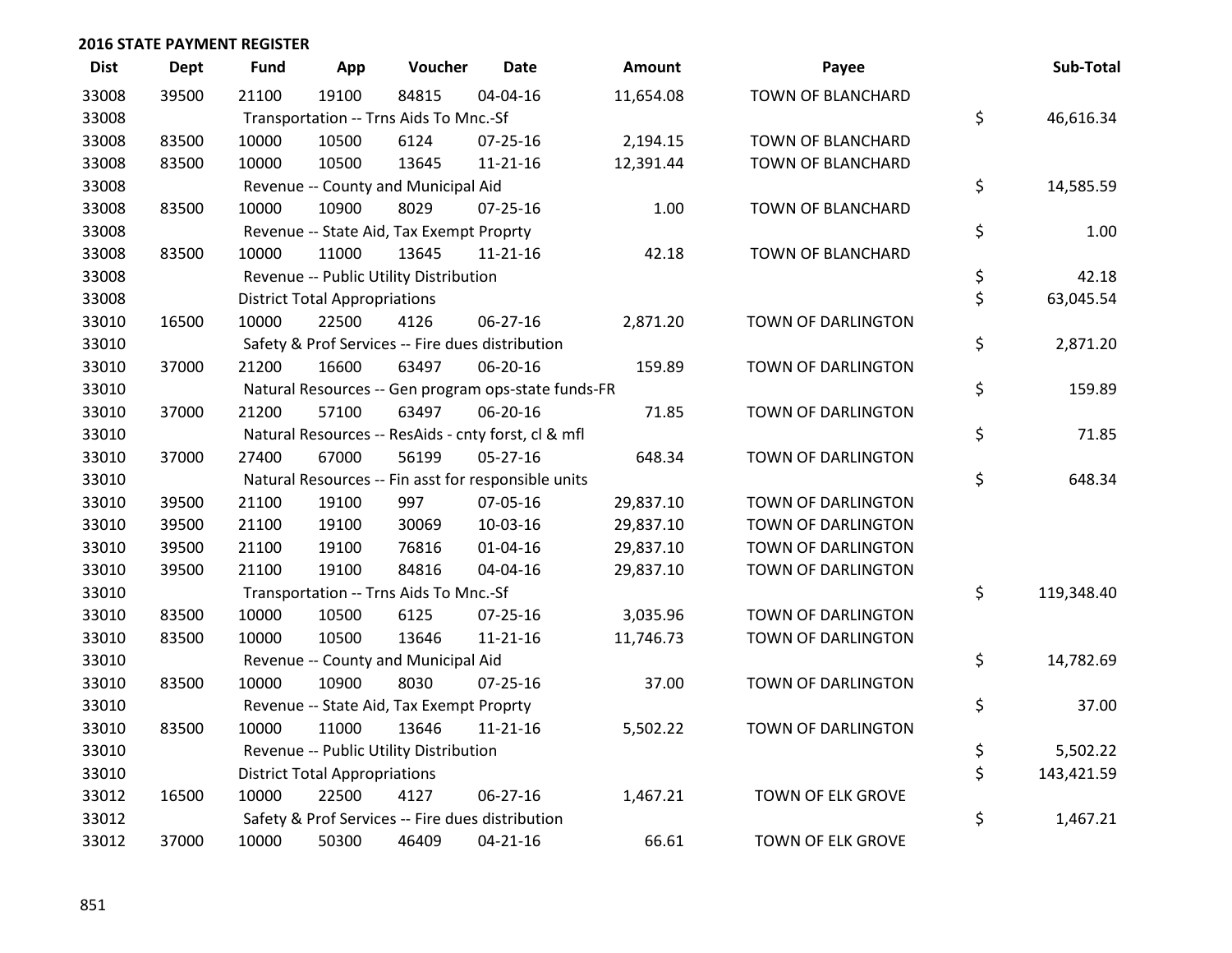| <b>Dist</b> | <b>Dept</b> | <b>Fund</b> | App                                  | Voucher                                             | <b>Date</b>    | Amount    | Payee                    | Sub-Total        |
|-------------|-------------|-------------|--------------------------------------|-----------------------------------------------------|----------------|-----------|--------------------------|------------------|
| 33012       |             |             |                                      | Natural Resources -- Aids in lieu of taxes - gener  |                |           |                          | \$<br>66.61      |
| 33012       | 37000       | 21200       | 16600                                | 63498                                               | 06-20-16       | 18.25     | <b>TOWN OF ELK GROVE</b> |                  |
| 33012       |             |             |                                      | Natural Resources -- Gen program ops-state funds-FR |                |           |                          | \$<br>18.25      |
| 33012       | 37000       | 21200       | 57100                                | 63498                                               | 06-20-16       | 10.20     | TOWN OF ELK GROVE        |                  |
| 33012       |             |             |                                      | Natural Resources -- ResAids - cnty forst, cl & mfl |                |           |                          | \$<br>10.20      |
| 33012       | 37000       | 27400       | 67000                                | 55786                                               | 05-27-16       | 537.91    | TOWN OF ELK GROVE        |                  |
| 33012       |             |             |                                      | Natural Resources -- Fin asst for responsible units |                |           |                          | \$<br>537.91     |
| 33012       | 39500       | 21100       | 19100                                | 998                                                 | 07-05-16       | 21,799.80 | TOWN OF ELK GROVE        |                  |
| 33012       | 39500       | 21100       | 19100                                | 30070                                               | 10-03-16       | 21,799.80 | TOWN OF ELK GROVE        |                  |
| 33012       | 39500       | 21100       | 19100                                | 76817                                               | 01-04-16       | 21,799.80 | TOWN OF ELK GROVE        |                  |
| 33012       | 39500       | 21100       | 19100                                | 84817                                               | 04-04-16       | 21,799.80 | TOWN OF ELK GROVE        |                  |
| 33012       |             |             |                                      | Transportation -- Trns Aids To Mnc.-Sf              |                |           |                          | \$<br>87,199.20  |
| 33012       | 83500       | 10000       | 10500                                | 6126                                                | $07 - 25 - 16$ | 2,709.11  | TOWN OF ELK GROVE        |                  |
| 33012       | 83500       | 10000       | 10500                                | 13647                                               | $11 - 21 - 16$ | 15,351.65 | TOWN OF ELK GROVE        |                  |
| 33012       |             |             |                                      | Revenue -- County and Municipal Aid                 |                |           |                          | \$<br>18,060.76  |
| 33012       | 83500       | 10000       | 10900                                | 8031                                                | $07 - 25 - 16$ | 2.00      | TOWN OF ELK GROVE        |                  |
| 33012       |             |             |                                      | Revenue -- State Aid, Tax Exempt Proprty            |                |           |                          | \$<br>2.00       |
| 33012       | 83500       | 10000       | 50100                                | 2571                                                | $01-29-16$     | 1,023.09  | TOWN OF ELK GROVE        |                  |
| 33012       |             |             |                                      | Revenue -- Payments for municipal svcs              |                |           |                          | \$<br>1,023.09   |
| 33012       |             |             | <b>District Total Appropriations</b> |                                                     |                |           |                          | \$<br>108,385.23 |
| 33014       | 16500       | 10000       | 22500                                | 4128                                                | 06-27-16       | 1,185.88  | FAYETTE, TOWN OF         |                  |
| 33014       |             |             |                                      | Safety & Prof Services -- Fire dues distribution    |                |           |                          | \$<br>1,185.88   |
| 33014       | 37000       | 10000       | 50300                                | 30507                                               | $02 - 17 - 16$ | 18,986.06 | FAYETTE, TOWN OF         |                  |
| 33014       | 37000       | 10000       | 50300                                | 30508                                               | $02 - 17 - 16$ | 1,791.35  | FAYETTE, TOWN OF         |                  |
| 33014       | 37000       | 10000       | 50300                                | 30509                                               | $02 - 17 - 16$ | 1,452.03  | FAYETTE, TOWN OF         |                  |
| 33014       | 37000       | 10000       | 50300                                | 45468                                               | $04 - 21 - 16$ | 2,781.72  | FAYETTE, TOWN OF         |                  |
| 33014       | 37000       | 10000       | 50300                                | 45469                                               | $04 - 21 - 16$ | 467.55    | FAYETTE, TOWN OF         |                  |
| 33014       |             |             |                                      | Natural Resources -- Aids in lieu of taxes - gener  |                |           |                          | \$<br>25,478.71  |
| 33014       | 37000       | 21200       | 16600                                | 63499                                               | 06-20-16       | 261.62    | FAYETTE, TOWN OF         |                  |
| 33014       |             |             |                                      | Natural Resources -- Gen program ops-state funds-FR |                |           |                          | \$<br>261.62     |
| 33014       | 37000       | 21200       | 57100                                | 63499                                               | 06-20-16       | 120.76    | FAYETTE, TOWN OF         |                  |
| 33014       |             |             |                                      | Natural Resources -- ResAids - cnty forst, cl & mfl |                |           |                          | \$<br>120.76     |
| 33014       | 37000       | 21200       | 57900                                | 45466                                               | $04 - 21 - 16$ | 1,495.44  | FAYETTE, TOWN OF         |                  |
| 33014       | 37000       | 21200       | 57900                                | 45467                                               | $04 - 21 - 16$ | 372.82    | <b>FAYETTE, TOWN OF</b>  |                  |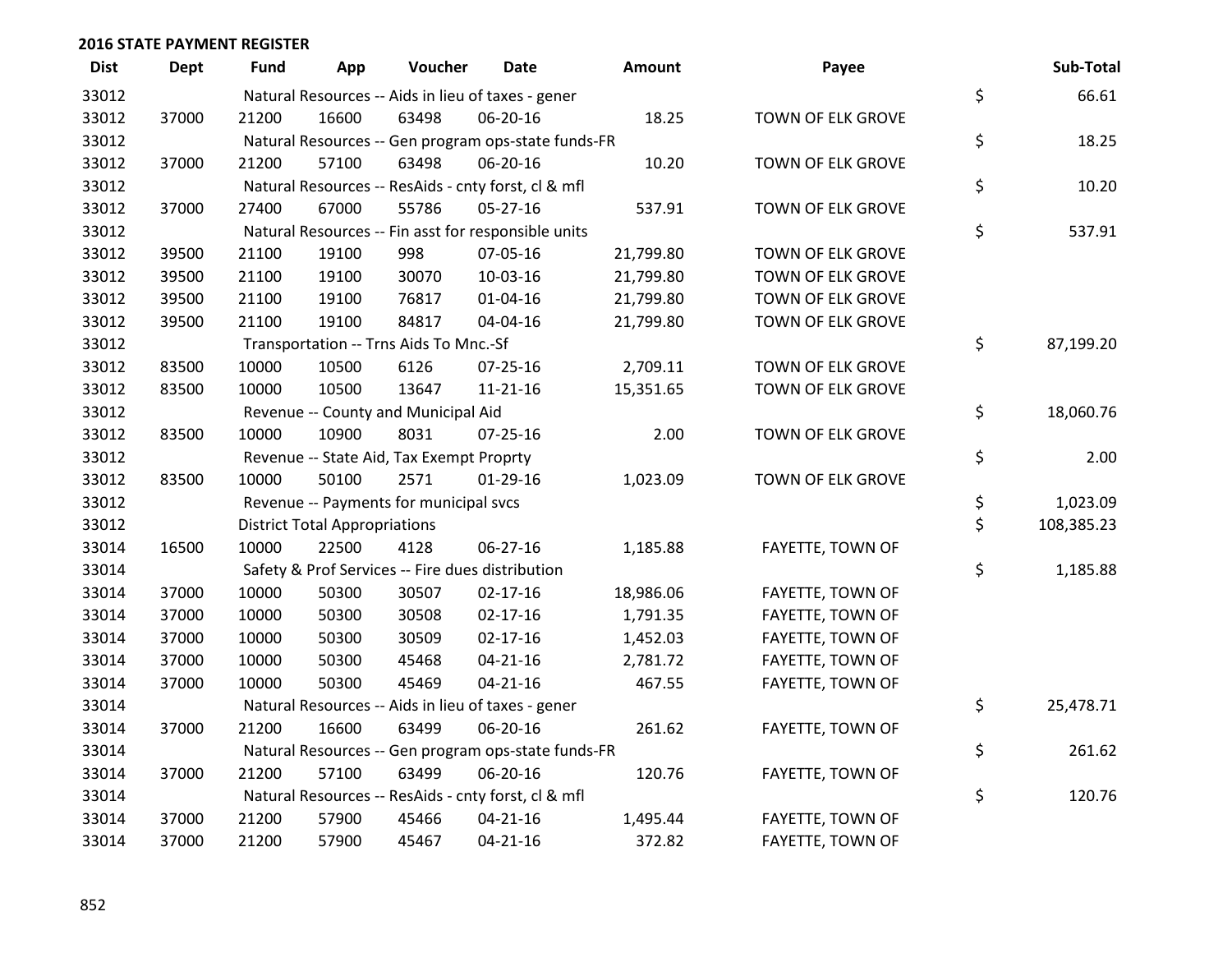| <b>Dist</b> | Dept  | <b>Fund</b> | App                                  | Voucher                                  | <b>Date</b>                                         | <b>Amount</b> | Payee                  | Sub-Total        |
|-------------|-------|-------------|--------------------------------------|------------------------------------------|-----------------------------------------------------|---------------|------------------------|------------------|
| 33014       |       |             |                                      |                                          | Natural Resources -- Aids in lieu of taxes - sum s  |               |                        | \$<br>1,868.26   |
| 33014       | 37000 | 27400       | 67000                                | 55788                                    | 05-27-16                                            | 507.86        | FAYETTE, TOWN OF       |                  |
| 33014       |       |             |                                      |                                          | Natural Resources -- Fin asst for responsible units |               |                        | \$<br>507.86     |
| 33014       | 39500 | 21100       | 19100                                | 6020                                     | $07 - 27 - 16$                                      | 9,056.53      | FAYETTE, TOWN OF       |                  |
| 33014       | 39500 | 21100       | 19100                                | 30071                                    | 10-03-16                                            | 9,056.56      | FAYETTE, TOWN OF       |                  |
| 33014       | 39500 | 21100       | 19100                                | 76818                                    | $01 - 04 - 16$                                      | 9,056.53      | <b>TOWN OF FAYETTE</b> |                  |
| 33014       | 39500 | 21100       | 19100                                | 84818                                    | 04-04-16                                            | 9,056.53      | TOWN OF FAYETTE        |                  |
| 33014       |       |             |                                      | Transportation -- Trns Aids To Mnc.-Sf   |                                                     |               |                        | \$<br>36,226.15  |
| 33014       | 83500 | 10000       | 10500                                | 10017                                    | 08-03-16                                            | 3,185.70      | FAYETTE, TOWN OF       |                  |
| 33014       | 83500 | 10000       | 10500                                | 13648                                    | $11 - 21 - 16$                                      | 18,052.33     | FAYETTE, TOWN OF       |                  |
| 33014       |       |             |                                      | Revenue -- County and Municipal Aid      |                                                     |               |                        | \$<br>21,238.03  |
| 33014       | 83500 | 10000       | 10900                                | 10019                                    | 08-03-16                                            | 2.00          | FAYETTE, TOWN OF       |                  |
| 33014       |       |             |                                      | Revenue -- State Aid, Tax Exempt Proprty |                                                     |               |                        | \$<br>2.00       |
| 33014       | 83500 | 10000       | 50100                                | 2572                                     | $01-29-16$                                          | 495.70        | FAYETTE, TOWN OF       |                  |
| 33014       |       |             |                                      | Revenue -- Payments for municipal svcs   |                                                     |               |                        | \$<br>495.70     |
| 33014       |       |             | <b>District Total Appropriations</b> |                                          |                                                     |               |                        | \$<br>87,384.97  |
| 33016       | 16500 | 10000       | 22500                                | 4129                                     | 06-27-16                                            | 1,633.01      | <b>TOWN OF GRATIOT</b> |                  |
| 33016       |       |             |                                      |                                          | Safety & Prof Services -- Fire dues distribution    |               |                        | \$<br>1,633.01   |
| 33016       | 37000 | 21200       | 16600                                | 63500                                    | 06-20-16                                            | 122.20        | <b>TOWN OF GRATIOT</b> |                  |
| 33016       |       |             |                                      |                                          | Natural Resources -- Gen program ops-state funds-FR |               |                        | \$<br>122.20     |
| 33016       | 37000 | 21200       | 57100                                | 63500                                    | 06-20-16                                            | 64.91         | <b>TOWN OF GRATIOT</b> |                  |
| 33016       |       |             |                                      |                                          | Natural Resources -- ResAids - cnty forst, cl & mfl |               |                        | \$<br>64.91      |
| 33016       | 37000 | 27400       | 67000                                | 55944                                    | $05 - 27 - 16$                                      | 2,993.90      | <b>TOWN OF GRATIOT</b> |                  |
| 33016       |       |             |                                      |                                          | Natural Resources -- Fin asst for responsible units |               |                        | \$<br>2,993.90   |
| 33016       | 39500 | 21100       | 19100                                | 1000                                     | 07-05-16                                            | 33,982.36     | <b>TOWN OF GRATIOT</b> |                  |
| 33016       | 39500 | 21100       | 19100                                | 30072                                    | 10-03-16                                            | 33,982.38     | <b>TOWN OF GRATIOT</b> |                  |
| 33016       | 39500 | 21100       | 19100                                | 76819                                    | $01 - 04 - 16$                                      | 33,982.36     | <b>TOWN OF GRATIOT</b> |                  |
| 33016       | 39500 | 21100       | 19100                                | 84819                                    | 04-04-16                                            | 33,982.36     | <b>TOWN OF GRATIOT</b> |                  |
| 33016       |       |             |                                      | Transportation -- Trns Aids To Mnc.-Sf   |                                                     |               |                        | \$<br>135,929.46 |
| 33016       | 83500 | 10000       | 10500                                | 6128                                     | 07-25-16                                            | 4,783.52      | <b>TOWN OF GRATIOT</b> |                  |
| 33016       | 83500 | 10000       | 10500                                | 13649                                    | $11 - 21 - 16$                                      | 18,339.61     | <b>TOWN OF GRATIOT</b> |                  |
| 33016       |       |             |                                      | Revenue -- County and Municipal Aid      |                                                     |               |                        | \$<br>23,123.13  |
| 33016       | 83500 | 10000       | 10900                                | 8033                                     | $07 - 25 - 16$                                      | 14.00         | <b>TOWN OF GRATIOT</b> |                  |
| 33016       |       |             |                                      | Revenue -- State Aid, Tax Exempt Proprty |                                                     |               |                        | \$<br>14.00      |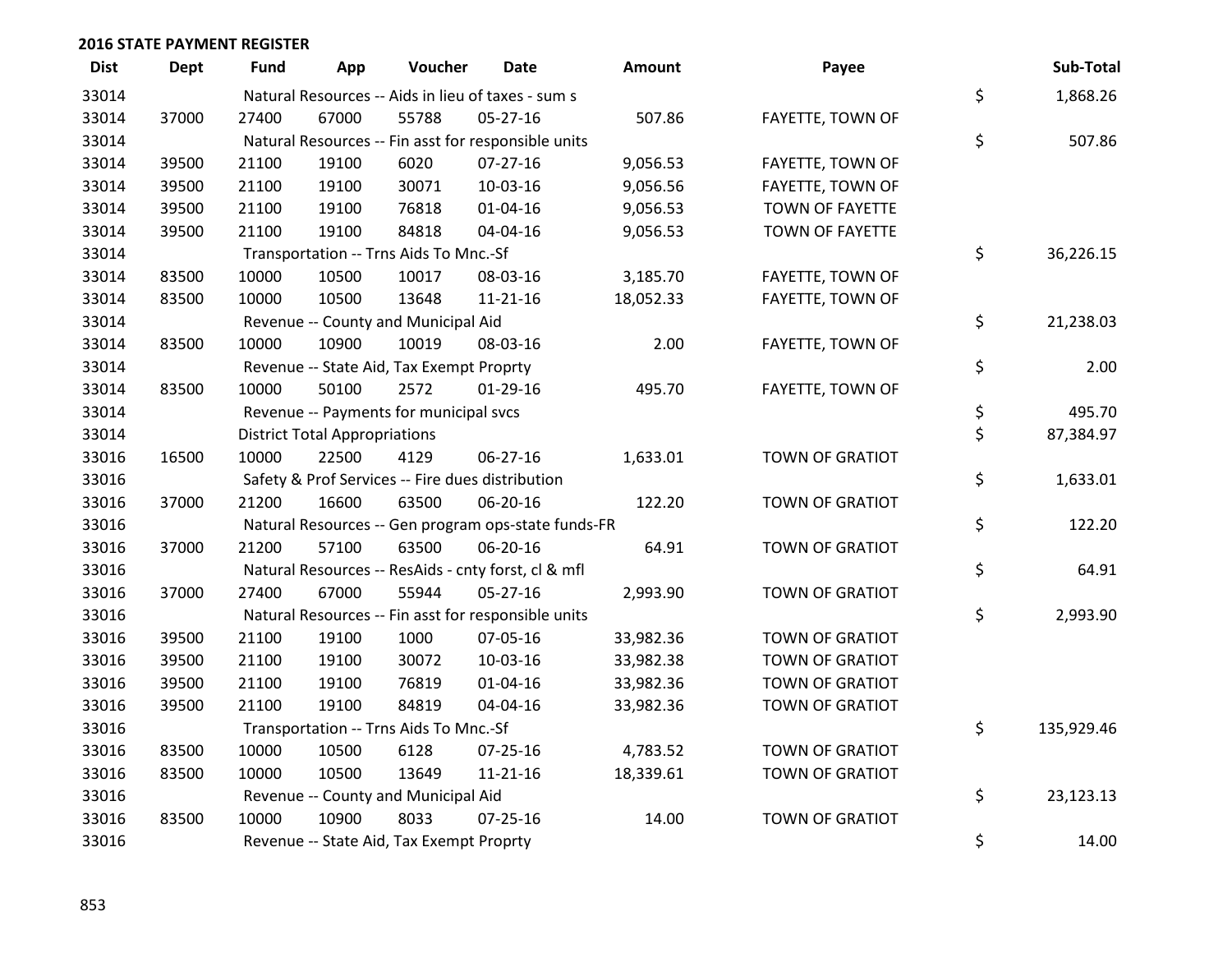| <b>Dist</b> | <b>Dept</b> | <b>Fund</b> | App                                  | Voucher                                          | Date                                                | <b>Amount</b> | Payee                  | Sub-Total        |
|-------------|-------------|-------------|--------------------------------------|--------------------------------------------------|-----------------------------------------------------|---------------|------------------------|------------------|
| 33016       | 83500       | 10000       | 11000                                | 13649                                            | $11 - 21 - 16$                                      | 488.44        | <b>TOWN OF GRATIOT</b> |                  |
| 33016       |             |             |                                      | Revenue -- Public Utility Distribution           |                                                     |               |                        | \$<br>488.44     |
| 33016       |             |             | <b>District Total Appropriations</b> |                                                  |                                                     |               |                        | \$<br>164,369.05 |
| 33018       | 16500       | 10000       | 22500                                | 4130                                             | 06-27-16                                            | 1,150.31      | TOWN OF KENDALL        |                  |
| 33018       |             |             |                                      | Safety & Prof Services -- Fire dues distribution |                                                     |               |                        | \$<br>1,150.31   |
| 33018       | 37000       | 10000       | 50300                                | 46475                                            | $04 - 21 - 16$                                      | 34.58         | <b>TOWN OF KENDALL</b> |                  |
| 33018       |             |             |                                      |                                                  | Natural Resources -- Aids in lieu of taxes - gener  |               |                        | \$<br>34.58      |
| 33018       | 37000       | 21200       | 16600                                | 63501                                            | 06-20-16                                            | 184.49        | <b>TOWN OF KENDALL</b> |                  |
| 33018       |             |             |                                      |                                                  | Natural Resources -- Gen program ops-state funds-FR |               |                        | \$<br>184.49     |
| 33018       | 37000       | 21200       | 57100                                | 63501                                            | 06-20-16                                            | 82.90         | <b>TOWN OF KENDALL</b> |                  |
| 33018       |             |             |                                      |                                                  | Natural Resources -- ResAids - cnty forst, cl & mfl |               |                        | \$<br>82.90      |
| 33018       | 37000       | 21200       | 58900                                | 102354                                           | 11-18-16                                            | 562.36        | <b>TOWN OF KENDALL</b> |                  |
| 33018       |             |             |                                      |                                                  | Natural Resources -- Resource aids - distribution o |               |                        | \$<br>562.36     |
| 33018       | 37000       | 27400       | 67000                                | 55800                                            | 05-27-16                                            | 703.94        | <b>TOWN OF KENDALL</b> |                  |
| 33018       |             |             |                                      |                                                  | Natural Resources -- Fin asst for responsible units |               |                        | \$<br>703.94     |
| 33018       | 39500       | 21100       | 19100                                | 1001                                             | 07-05-16                                            | 22,119.09     | <b>TOWN OF KENDALL</b> |                  |
| 33018       | 39500       | 21100       | 19100                                | 30073                                            | 10-03-16                                            | 22,119.09     | TOWN OF KENDALL        |                  |
| 33018       | 39500       | 21100       | 19100                                | 76820                                            | $01 - 04 - 16$                                      | 22,119.09     | <b>TOWN OF KENDALL</b> |                  |
| 33018       | 39500       | 21100       | 19100                                | 84820                                            | 04-04-16                                            | 22,119.09     | <b>TOWN OF KENDALL</b> |                  |
| 33018       |             |             |                                      | Transportation -- Trns Aids To Mnc.-Sf           |                                                     |               |                        | \$<br>88,476.36  |
| 33018       | 83500       | 10000       | 10500                                | 6129                                             | $07 - 25 - 16$                                      | 3,579.01      | <b>TOWN OF KENDALL</b> |                  |
| 33018       | 83500       | 10000       | 10500                                | 13650                                            | $11 - 21 - 16$                                      | 13,174.75     | TOWN OF KENDALL        |                  |
| 33018       |             |             |                                      | Revenue -- County and Municipal Aid              |                                                     |               |                        | \$<br>16,753.76  |
| 33018       | 83500       | 10000       | 10900                                | 8034                                             | $07 - 25 - 16$                                      | 1.00          | TOWN OF KENDALL        |                  |
| 33018       |             |             |                                      | Revenue -- State Aid, Tax Exempt Proprty         |                                                     |               |                        | \$<br>1.00       |
| 33018       |             |             | <b>District Total Appropriations</b> |                                                  |                                                     |               |                        | \$<br>107,949.70 |
| 33020       | 16500       | 10000       | 22500                                | 4131                                             | 06-27-16                                            | 726.22        | TOWN OF LAMONT         |                  |
| 33020       |             |             |                                      | Safety & Prof Services -- Fire dues distribution |                                                     |               |                        | \$<br>726.22     |
| 33020       | 37000       | 21200       | 16600                                | 63502                                            | 06-20-16                                            | 103.48        | TOWN OF LAMONT         |                  |
| 33020       |             |             |                                      |                                                  | Natural Resources -- Gen program ops-state funds-FR |               |                        | \$<br>103.48     |
| 33020       | 37000       | 21200       | 57100                                | 63502                                            | 06-20-16                                            | 46.50         | TOWN OF LAMONT         |                  |
| 33020       |             |             |                                      |                                                  | Natural Resources -- ResAids - cnty forst, cl & mfl |               |                        | \$<br>46.50      |
| 33020       | 37000       | 27400       | 67000                                | 55803                                            | $05 - 27 - 16$                                      | 931.91        | <b>TOWN OF LAMONT</b>  |                  |
| 33020       |             |             |                                      |                                                  | Natural Resources -- Fin asst for responsible units |               |                        | \$<br>931.91     |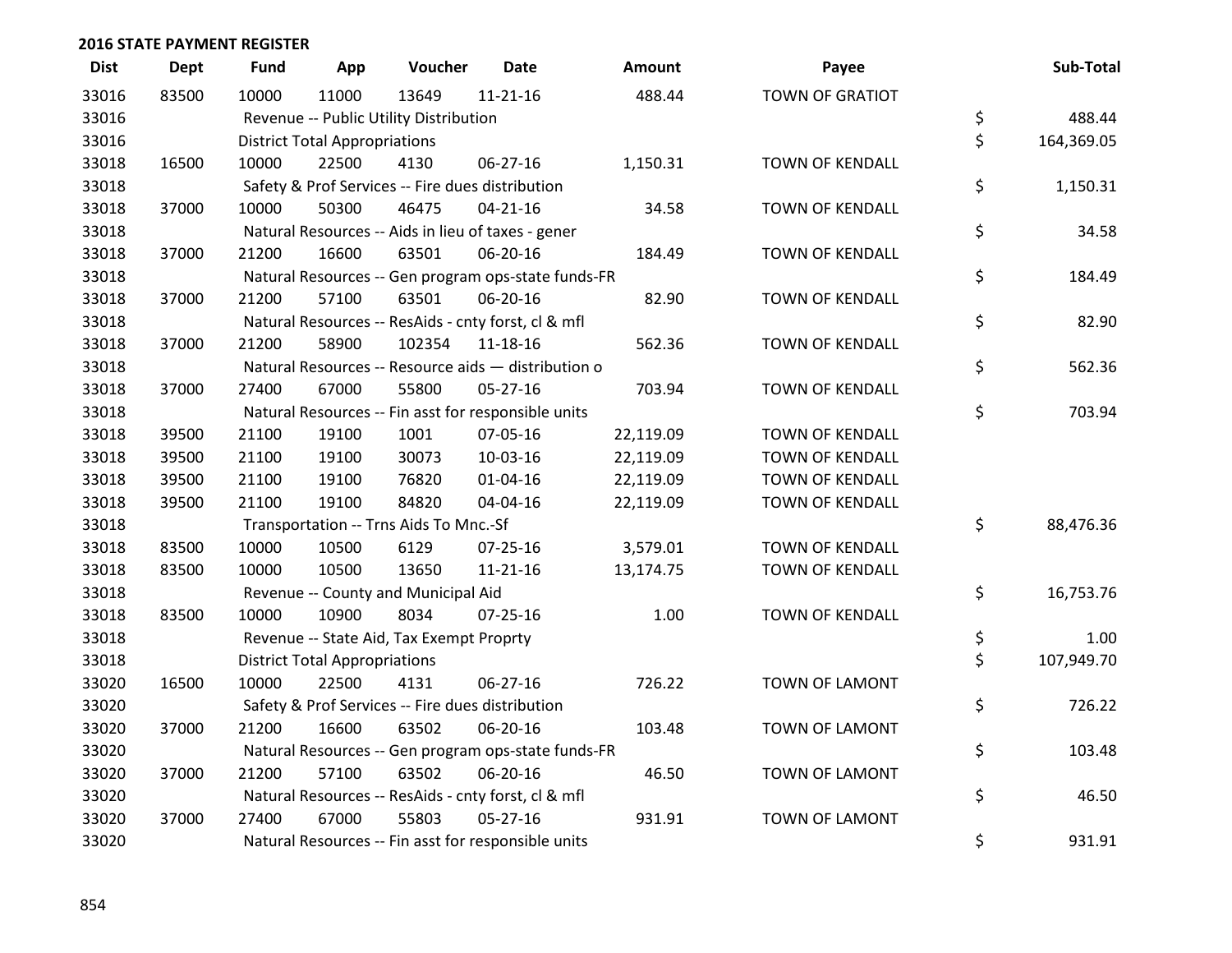| <b>Dist</b> | <b>Dept</b> | <b>Fund</b> | App                                  | Voucher                                  | Date                                                | <b>Amount</b> | Payee                 | Sub-Total       |
|-------------|-------------|-------------|--------------------------------------|------------------------------------------|-----------------------------------------------------|---------------|-----------------------|-----------------|
| 33020       | 39500       | 21100       | 19100                                | 1002                                     | 07-05-16                                            | 15,887.43     | <b>TOWN OF LAMONT</b> |                 |
| 33020       | 39500       | 21100       | 19100                                | 30074                                    | 10-03-16                                            | 15,887.43     | TOWN OF LAMONT        |                 |
| 33020       | 39500       | 21100       | 19100                                | 76821                                    | $01 - 04 - 16$                                      | 15,887.43     | TOWN OF LAMONT        |                 |
| 33020       | 39500       | 21100       | 19100                                | 84821                                    | 04-04-16                                            | 15,887.43     | TOWN OF LAMONT        |                 |
| 33020       |             |             |                                      | Transportation -- Trns Aids To Mnc.-Sf   |                                                     |               |                       | \$<br>63,549.72 |
| 33020       | 83500       | 10000       | 10500                                | 6130                                     | $07 - 25 - 16$                                      | 2,820.37      | TOWN OF LAMONT        |                 |
| 33020       | 83500       | 10000       | 10500                                | 13651                                    | $11 - 21 - 16$                                      | 15,489.66     | TOWN OF LAMONT        |                 |
| 33020       |             |             |                                      | Revenue -- County and Municipal Aid      |                                                     |               |                       | \$<br>18,310.03 |
| 33020       | 83500       | 10000       | 10900                                | 8035                                     | 07-25-16                                            | 2.00          | TOWN OF LAMONT        |                 |
| 33020       |             |             |                                      | Revenue -- State Aid, Tax Exempt Proprty |                                                     |               |                       | \$<br>2.00      |
| 33020       | 83500       | 10000       | 11000                                | 13651                                    | $11 - 21 - 16$                                      | 511.86        | TOWN OF LAMONT        |                 |
| 33020       |             |             |                                      | Revenue -- Public Utility Distribution   |                                                     |               |                       | \$<br>511.86    |
| 33020       |             |             | <b>District Total Appropriations</b> |                                          |                                                     |               |                       | \$<br>84,181.72 |
| 33022       | 16500       | 10000       | 22500                                | 4132                                     | 06-27-16                                            | 437.38        | TOWN OF MONTICELLO    |                 |
| 33022       |             |             |                                      |                                          | Safety & Prof Services -- Fire dues distribution    |               |                       | \$<br>437.38    |
| 33022       | 37000       | 21200       | 16600                                | 63503                                    | 06-20-16                                            | 90.35         | TOWN OF MONTICELLO    |                 |
| 33022       |             |             |                                      |                                          | Natural Resources -- Gen program ops-state funds-FR |               |                       | \$<br>90.35     |
| 33022       | 37000       | 21200       | 57100                                | 63503                                    | 06-20-16                                            | 40.60         | TOWN OF MONTICELLO    |                 |
| 33022       |             |             |                                      |                                          | Natural Resources -- ResAids - cnty forst, cl & mfl |               |                       | \$<br>40.60     |
| 33022       | 37000       | 27400       | 67000                                | 56228                                    | $05 - 27 - 16$                                      | 389.16        | TOWN OF MONTICELLO    |                 |
| 33022       |             |             |                                      |                                          | Natural Resources -- Fin asst for responsible units |               |                       | \$<br>389.16    |
| 33022       | 39500       | 21100       | 19100                                | 1003                                     | 07-05-16                                            | 12,876.19     | TOWN OF MONTICELLO    |                 |
| 33022       | 39500       | 21100       | 19100                                | 30075                                    | 10-03-16                                            | 12,876.21     | TOWN OF MONTICELLO    |                 |
| 33022       | 39500       | 21100       | 19100                                | 76822                                    | $01 - 04 - 16$                                      | 12,876.19     | TOWN OF MONTICELLO    |                 |
| 33022       | 39500       | 21100       | 19100                                | 84822                                    | 04-04-16                                            | 12,876.19     | TOWN OF MONTICELLO    |                 |
| 33022       |             |             |                                      | Transportation -- Trns Aids To Mnc.-Sf   |                                                     |               |                       | \$<br>51,504.78 |
| 33022       | 83500       | 10000       | 10500                                | 6131                                     | 07-25-16                                            | 2,794.78      | TOWN OF MONTICELLO    |                 |
| 33022       | 83500       | 10000       | 10500                                | 13652                                    | $11 - 21 - 16$                                      | 15,830.33     | TOWN OF MONTICELLO    |                 |
| 33022       |             |             |                                      | Revenue -- County and Municipal Aid      |                                                     |               |                       | \$<br>18,625.11 |
| 33022       | 83500       | 10000       | 10900                                | 8036                                     | $07 - 25 - 16$                                      | 1.00          | TOWN OF MONTICELLO    |                 |
| 33022       |             |             |                                      | Revenue -- State Aid, Tax Exempt Proprty |                                                     |               |                       | \$<br>1.00      |
| 33022       | 83500       | 10000       | 11000                                | 13652                                    | $11 - 21 - 16$                                      | 198.07        | TOWN OF MONTICELLO    |                 |
| 33022       |             |             |                                      | Revenue -- Public Utility Distribution   |                                                     |               |                       | \$<br>198.07    |
| 33022       |             |             | <b>District Total Appropriations</b> |                                          |                                                     |               |                       | \$<br>71,286.45 |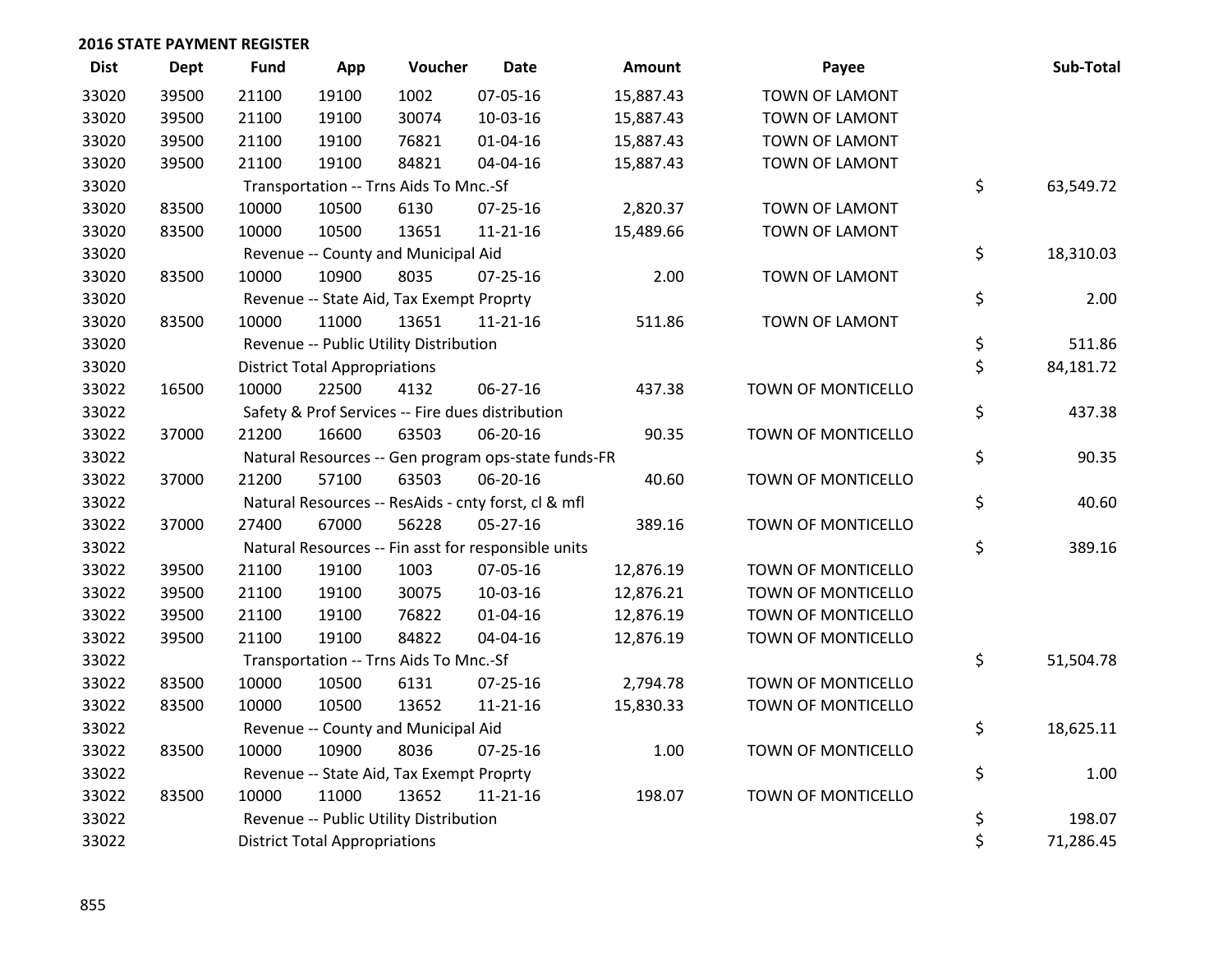| <b>Dist</b> | <b>Dept</b> | <b>Fund</b> | App                                                 | Voucher                                             | Date           | <b>Amount</b> | Payee                |    | Sub-Total  |  |
|-------------|-------------|-------------|-----------------------------------------------------|-----------------------------------------------------|----------------|---------------|----------------------|----|------------|--|
| 33024       | 16500       | 10000       | 22500                                               | 4133                                                | 06-27-16       | 1,028.23      | TOWN OF NEW DIGGINGS |    |            |  |
| 33024       |             |             |                                                     | Safety & Prof Services -- Fire dues distribution    |                |               |                      | \$ | 1,028.23   |  |
| 33024       | 37000       | 21200       | 16600                                               | 63504                                               | 06-20-16       | 177.11        | TOWN OF NEW DIGGINGS |    |            |  |
| 33024       |             |             |                                                     | Natural Resources -- Gen program ops-state funds-FR |                |               |                      | \$ | 177.11     |  |
| 33024       | 37000       | 21200       | 57100                                               | 63504                                               | 06-20-16       | 79.58         | TOWN OF NEW DIGGINGS |    |            |  |
| 33024       |             |             |                                                     | Natural Resources -- ResAids - cnty forst, cl & mfl |                |               |                      | \$ | 79.58      |  |
| 33024       | 37000       | 21200       | 58900                                               | 102355                                              | 11-18-16       | 909.07        | TOWN OF NEW DIGGINGS |    |            |  |
| 33024       |             |             |                                                     | Natural Resources -- Resource aids - distribution o |                |               |                      | \$ | 909.07     |  |
| 33024       | 37000       | 27400       | 67000                                               | 55579                                               | $05 - 27 - 16$ | 512.36        | TOWN OF NEW DIGGINGS |    |            |  |
| 33024       |             |             |                                                     | Natural Resources -- Fin asst for responsible units |                |               |                      | \$ | 512.36     |  |
| 33024       | 39500       | 21100       | 19100                                               | 1004                                                | 07-05-16       | 17,538.93     | TOWN OF NEW DIGGINGS |    |            |  |
| 33024       | 39500       | 21100       | 19100                                               | 30076                                               | 10-03-16       | 17,538.93     | TOWN OF NEW DIGGINGS |    |            |  |
| 33024       | 39500       | 21100       | 19100                                               | 76823                                               | $01 - 04 - 16$ | 17,538.93     | TOWN OF NEW DIGGINGS |    |            |  |
| 33024       | 39500       | 21100       | 19100                                               | 84823                                               | 04-04-16       | 17,538.93     | TOWN OF NEW DIGGINGS |    |            |  |
| 33024       |             |             | Transportation -- Trns Aids To Mnc.-Sf              |                                                     |                |               |                      |    |            |  |
| 33024       | 83500       | 10000       | 10500                                               | 6132                                                | $07 - 25 - 16$ | 6,077.36      | TOWN OF NEW DIGGINGS |    |            |  |
| 33024       | 83500       | 10000       | 10500                                               | 13653                                               | 11-21-16       | 34,432.79     | TOWN OF NEW DIGGINGS |    |            |  |
| 33024       |             |             |                                                     | Revenue -- County and Municipal Aid                 |                |               |                      | \$ | 40,510.15  |  |
| 33024       | 83500       | 10000       | 10900                                               | 8037                                                | 07-25-16       | 2.00          | TOWN OF NEW DIGGINGS |    |            |  |
| 33024       |             |             |                                                     | Revenue -- State Aid, Tax Exempt Proprty            |                |               |                      | \$ | 2.00       |  |
| 33024       | 83500       | 10000       | 11000                                               | 13653                                               | $11 - 21 - 16$ | 5.64          | TOWN OF NEW DIGGINGS |    |            |  |
| 33024       |             |             |                                                     | Revenue -- Public Utility Distribution              |                |               |                      | \$ | 5.64       |  |
| 33024       |             |             | <b>District Total Appropriations</b>                |                                                     |                |               |                      | \$ | 113,379.86 |  |
| 33026       | 16500       | 10000       | 22500                                               | 5198                                                | 07-07-16       | 1,285.60      | SEYMOUR, TOWN OF     |    |            |  |
| 33026       |             |             |                                                     | Safety & Prof Services -- Fire dues distribution    |                |               |                      | \$ | 1,285.60   |  |
| 33026       | 37000       | 21200       | 16600                                               | 63505                                               | 06-20-16       | 4.50          | SEYMOUR, TOWN OF     |    |            |  |
| 33026       |             |             |                                                     | Natural Resources -- Gen program ops-state funds-FR |                |               |                      | \$ | 4.50       |  |
| 33026       | 37000       | 21200       | 57100                                               | 63505                                               | 06-20-16       | 2.02          | SEYMOUR, TOWN OF     |    |            |  |
| 33026       |             |             |                                                     | Natural Resources -- ResAids - cnty forst, cl & mfl |                |               |                      | \$ | 2.02       |  |
| 33026       | 37000       | 27400       | 67000                                               | 55846                                               | $05 - 27 - 16$ | 1,928.17      | SEYMOUR, TOWN OF     |    |            |  |
| 33026       |             |             | Natural Resources -- Fin asst for responsible units |                                                     |                |               |                      |    |            |  |
| 33026       | 39500       | 21100       | 19100                                               | 1005                                                | 07-05-16       | 20,087.74     | SEYMOUR, TOWN OF     |    |            |  |
| 33026       | 39500       | 21100       | 19100                                               | 30077                                               | 10-03-16       | 20,087.76     | SEYMOUR, TOWN OF     |    |            |  |
| 33026       | 39500       | 21100       | 19100                                               | 76824                                               | 01-04-16       | 20,087.74     | TOWN OF SEYMOUR      |    |            |  |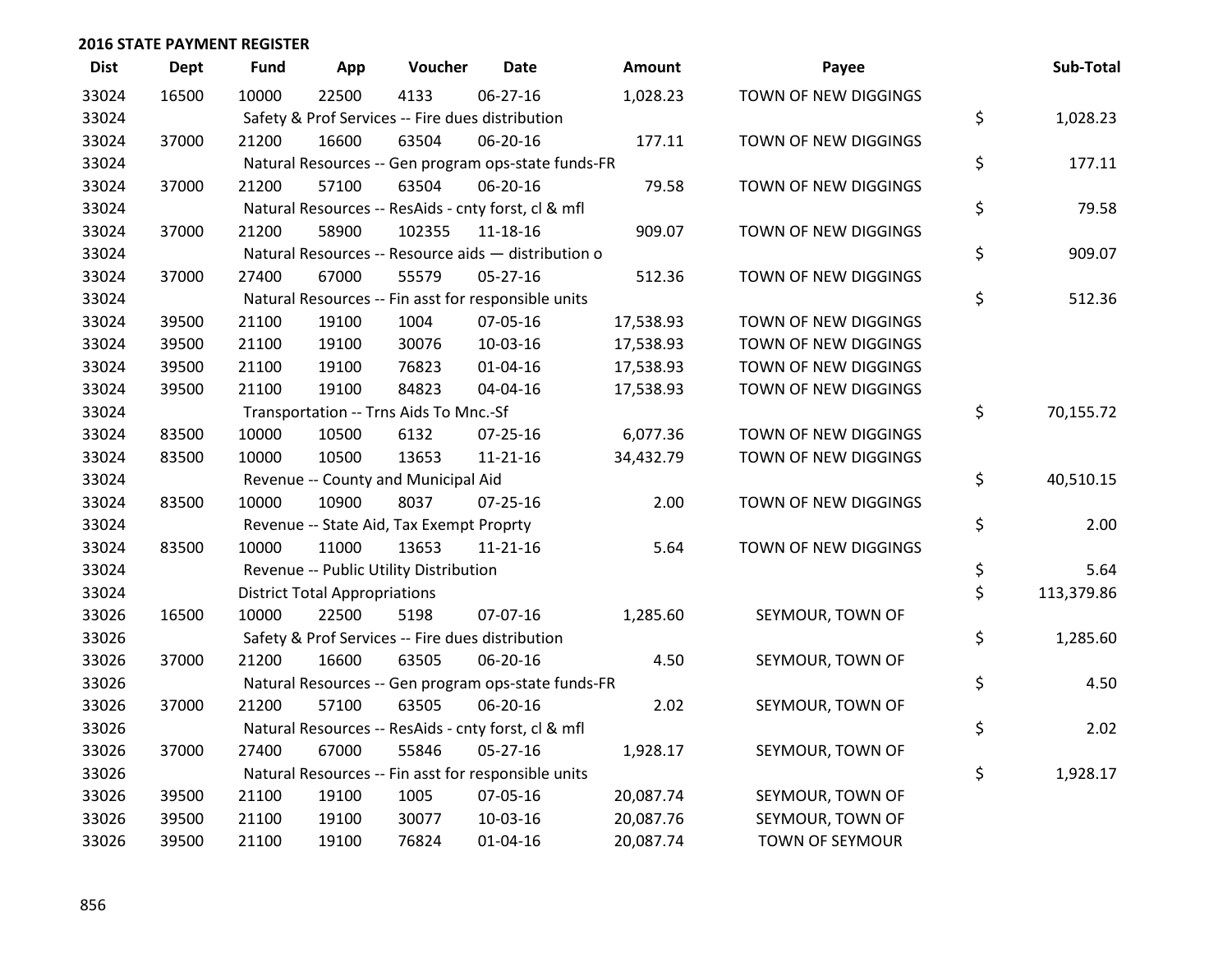| <b>Dist</b> | <b>Dept</b> | <b>Fund</b> | App                                  | Voucher                                             | <b>Date</b>    | <b>Amount</b> | Payee                     | Sub-Total        |
|-------------|-------------|-------------|--------------------------------------|-----------------------------------------------------|----------------|---------------|---------------------------|------------------|
| 33026       | 39500       | 21100       | 19100                                | 84824                                               | 04-04-16       | 20,087.74     | <b>TOWN OF SEYMOUR</b>    |                  |
| 33026       |             |             |                                      | Transportation -- Trns Aids To Mnc.-Sf              |                |               |                           | \$<br>80,350.98  |
| 33026       | 83500       | 10000       | 10500                                | 6133                                                | $07 - 25 - 16$ | 2,459.17      | SEYMOUR, TOWN OF          |                  |
| 33026       | 83500       | 10000       | 10500                                | 13654                                               | $11 - 21 - 16$ | 13,935.29     | SEYMOUR, TOWN OF          |                  |
| 33026       |             |             |                                      | Revenue -- County and Municipal Aid                 |                |               |                           | \$<br>16,394.46  |
| 33026       |             |             | <b>District Total Appropriations</b> |                                                     |                |               |                           | \$<br>99,965.73  |
| 33028       | 16500       | 10000       | 22500                                | 4134                                                | 06-27-16       | 1,633.16      | TOWN OF SHULLSBURG        |                  |
| 33028       |             |             |                                      | Safety & Prof Services -- Fire dues distribution    |                |               |                           | \$<br>1,633.16   |
| 33028       | 37000       | 21200       | 16600                                | 63506                                               | 06-20-16       | 35.42         | TOWN OF SHULLSBURG        |                  |
| 33028       |             |             |                                      | Natural Resources -- Gen program ops-state funds-FR |                |               |                           | \$<br>35.42      |
| 33028       | 37000       | 21200       | 57100                                | 63506                                               | 06-20-16       | 15.92         | TOWN OF SHULLSBURG        |                  |
| 33028       |             |             |                                      | Natural Resources -- ResAids - cnty forst, cl & mfl |                |               |                           | \$<br>15.92      |
| 33028       | 37000       | 27400       | 67000                                | 55847                                               | $05 - 27 - 16$ | 1,211.79      | TOWN OF SHULLSBURG        |                  |
| 33028       |             |             |                                      | Natural Resources -- Fin asst for responsible units |                |               |                           | \$<br>1,211.79   |
| 33028       | 39500       | 21100       | 19100                                | 1006                                                | 07-05-16       | 22,735.65     | TOWN OF SHULLSBURG        |                  |
| 33028       | 39500       | 21100       | 19100                                | 30078                                               | 10-03-16       | 22,735.65     | TOWN OF SHULLSBURG        |                  |
| 33028       | 39500       | 21100       | 19100                                | 76825                                               | $01 - 04 - 16$ | 22,735.65     | TOWN OF SHULLSBURG        |                  |
| 33028       | 39500       | 21100       | 19100                                | 84825                                               | 04-04-16       | 22,735.65     | TOWN OF SHULLSBURG        |                  |
| 33028       |             |             |                                      | Transportation -- Trns Aids To Mnc.-Sf              |                |               |                           | \$<br>90,942.60  |
| 33028       | 83500       | 10000       | 10500                                | 6134                                                | $07 - 25 - 16$ | 2,648.59      | TOWN OF SHULLSBURG        |                  |
| 33028       | 83500       | 10000       | 10500                                | 13655                                               | $11 - 21 - 16$ | 10,077.60     | TOWN OF SHULLSBURG        |                  |
| 33028       |             |             |                                      | Revenue -- County and Municipal Aid                 |                |               |                           | \$<br>12,726.19  |
| 33028       | 83500       | 10000       | 10900                                | 8038                                                | $07 - 25 - 16$ | 30.00         | <b>TOWN OF SHULLSBURG</b> |                  |
| 33028       |             |             |                                      | Revenue -- State Aid, Tax Exempt Proprty            |                |               |                           | \$<br>30.00      |
| 33028       | 83500       | 10000       | 11000                                | 13655                                               | $11 - 21 - 16$ | 2,369.80      | TOWN OF SHULLSBURG        |                  |
| 33028       |             |             |                                      | Revenue -- Public Utility Distribution              |                |               |                           | \$<br>2,369.80   |
| 33028       |             |             | <b>District Total Appropriations</b> |                                                     |                |               |                           | \$<br>108,964.88 |
| 33030       | 16500       | 10000       | 22500                                | 4135                                                | 06-27-16       | 1,288.85      | <b>TOWN OF WAYNE</b>      |                  |
| 33030       |             |             |                                      | Safety & Prof Services -- Fire dues distribution    |                |               |                           | \$<br>1,288.85   |
| 33030       | 37000       | 21200       | 16600                                | 63507                                               | 06-20-16       | 185.38        | <b>TOWN OF WAYNE</b>      |                  |
| 33030       |             |             |                                      | Natural Resources -- Gen program ops-state funds-FR |                |               |                           | \$<br>185.38     |
| 33030       | 37000       | 21200       | 57100                                | 63507                                               | 06-20-16       | 85.30         | <b>TOWN OF WAYNE</b>      |                  |
| 33030       |             |             |                                      | Natural Resources -- ResAids - cnty forst, cl & mfl |                |               |                           | \$<br>85.30      |
| 33030       | 37000       | 27400       | 67000                                | 56108                                               | 05-27-16       | 5,475.28      | <b>TOWN OF WAYNE</b>      |                  |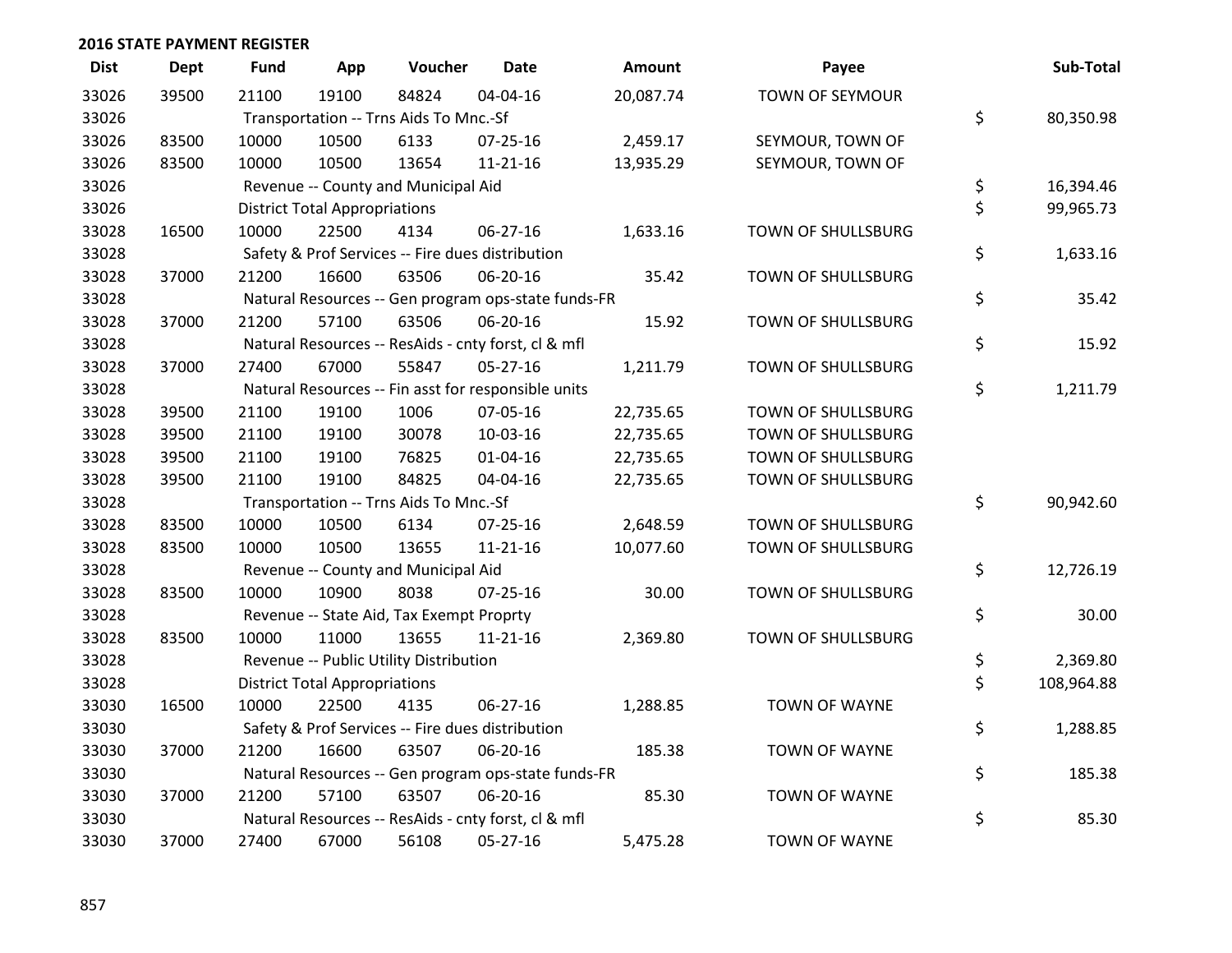| <b>Dist</b> | <b>Dept</b> | Fund  | App                                              | Voucher                                             | Date           | <b>Amount</b> | Payee                     | Sub-Total        |
|-------------|-------------|-------|--------------------------------------------------|-----------------------------------------------------|----------------|---------------|---------------------------|------------------|
| 33030       |             |       |                                                  | Natural Resources -- Fin asst for responsible units |                |               |                           | \$<br>5,475.28   |
| 33030       | 39500       | 21100 | 19100                                            | 1007                                                | 07-05-16       | 23,522.86     | <b>TOWN OF WAYNE</b>      |                  |
| 33030       | 39500       | 21100 | 19100                                            | 30079                                               | 10-03-16       | 23,522.88     | <b>TOWN OF WAYNE</b>      |                  |
| 33030       | 39500       | 21100 | 19100                                            | 76826                                               | $01 - 04 - 16$ | 23,522.86     | TOWN OF WAYNE             |                  |
| 33030       | 39500       | 21100 | 19100                                            | 84826                                               | 04-04-16       | 23,522.86     | <b>TOWN OF WAYNE</b>      |                  |
| 33030       |             |       |                                                  | Transportation -- Trns Aids To Mnc.-Sf              |                |               |                           | \$<br>94,091.46  |
| 33030       | 83500       | 10000 | 10500                                            | 6135                                                | $07 - 25 - 16$ | 6,520.29      | <b>TOWN OF WAYNE</b>      |                  |
| 33030       | 83500       | 10000 | 10500                                            | 13656                                               | $11 - 21 - 16$ | 16,002.81     | <b>TOWN OF WAYNE</b>      |                  |
| 33030       |             |       |                                                  | Revenue -- County and Municipal Aid                 |                |               |                           | \$<br>22,523.10  |
| 33030       | 83500       | 10000 | 10900                                            | 8039                                                | $07 - 25 - 16$ | 19.00         | <b>TOWN OF WAYNE</b>      |                  |
| 33030       |             |       |                                                  | Revenue -- State Aid, Tax Exempt Proprty            |                |               |                           | \$<br>19.00      |
| 33030       |             |       | <b>District Total Appropriations</b>             |                                                     |                |               |                           | \$<br>123,668.37 |
| 33032       | 16500       | 10000 | 22500                                            | 4136                                                | 06-27-16       | 323.58        | TOWN OF WHITE OAK SPRINGS |                  |
| 33032       |             |       |                                                  | Safety & Prof Services -- Fire dues distribution    |                |               |                           | \$<br>323.58     |
| 33032       | 37000       | 21200 | 16600                                            | 63508                                               | 06-20-16       | 7.12          | TOWN OF WHITE OAK SPRINGS |                  |
| 33032       |             |       |                                                  | Natural Resources -- Gen program ops-state funds-FR |                |               |                           | \$<br>7.12       |
| 33032       | 37000       | 21200 | 57100                                            | 63508                                               | 06-20-16       | 3.20          | TOWN OF WHITE OAK SPRINGS |                  |
| 33032       |             |       |                                                  | Natural Resources -- ResAids - cnty forst, cl & mfl |                |               |                           | \$<br>3.20       |
| 33032       | 37000       | 27400 | 67000                                            | 56257                                               | $05 - 27 - 16$ | 372.63        | TOWN OF WHITE OAK SPRINGS |                  |
| 33032       |             |       |                                                  | Natural Resources -- Fin asst for responsible units |                |               |                           | \$<br>372.63     |
| 33032       | 39500       | 21100 | 19100                                            | 1008                                                | 07-05-16       | 9,220.87      | TOWN OF WHITE OAK SPRINGS |                  |
| 33032       | 39500       | 21100 | 19100                                            | 30080                                               | 10-03-16       | 9,220.89      | TOWN OF WHITE OAK SPRINGS |                  |
| 33032       | 39500       | 21100 | 19100                                            | 76827                                               | $01 - 04 - 16$ | 9,220.87      | TOWN OF WHITE OAK SPRINGS |                  |
| 33032       | 39500       | 21100 | 19100                                            | 84827                                               | 04-04-16       | 9,220.87      | TOWN OF WHITE OAK SPRINGS |                  |
| 33032       |             |       |                                                  | Transportation -- Trns Aids To Mnc.-Sf              |                |               |                           | \$<br>36,883.50  |
| 33032       | 83500       | 10000 | 10500                                            | 13657                                               | $11 - 21 - 16$ | 12,786.08     | TOWN OF WHITE OAK SPRINGS |                  |
| 33032       |             |       |                                                  | Revenue -- County and Municipal Aid                 |                |               |                           | \$<br>12,786.08  |
| 33032       | 83500       | 10000 | 10900                                            | 8040                                                | $07 - 25 - 16$ | 1.00          | TOWN OF WHITE OAK SPRINGS |                  |
| 33032       |             |       |                                                  | Revenue -- State Aid, Tax Exempt Proprty            |                |               |                           | \$<br>1.00       |
| 33032       | 83500       | 10000 | 11000                                            | 13657                                               | 11-21-16       | 264.33        | TOWN OF WHITE OAK SPRINGS |                  |
| 33032       |             |       |                                                  | Revenue -- Public Utility Distribution              |                |               |                           | \$<br>264.33     |
| 33032       |             |       | <b>District Total Appropriations</b>             |                                                     |                |               |                           | \$<br>50,641.44  |
| 33034       | 16500       | 10000 | 22500                                            | 4137                                                | 06-27-16       | 2,546.32      | TOWN OF WILLOW SPRINGS    |                  |
| 33034       |             |       | Safety & Prof Services -- Fire dues distribution | \$<br>2,546.32                                      |                |               |                           |                  |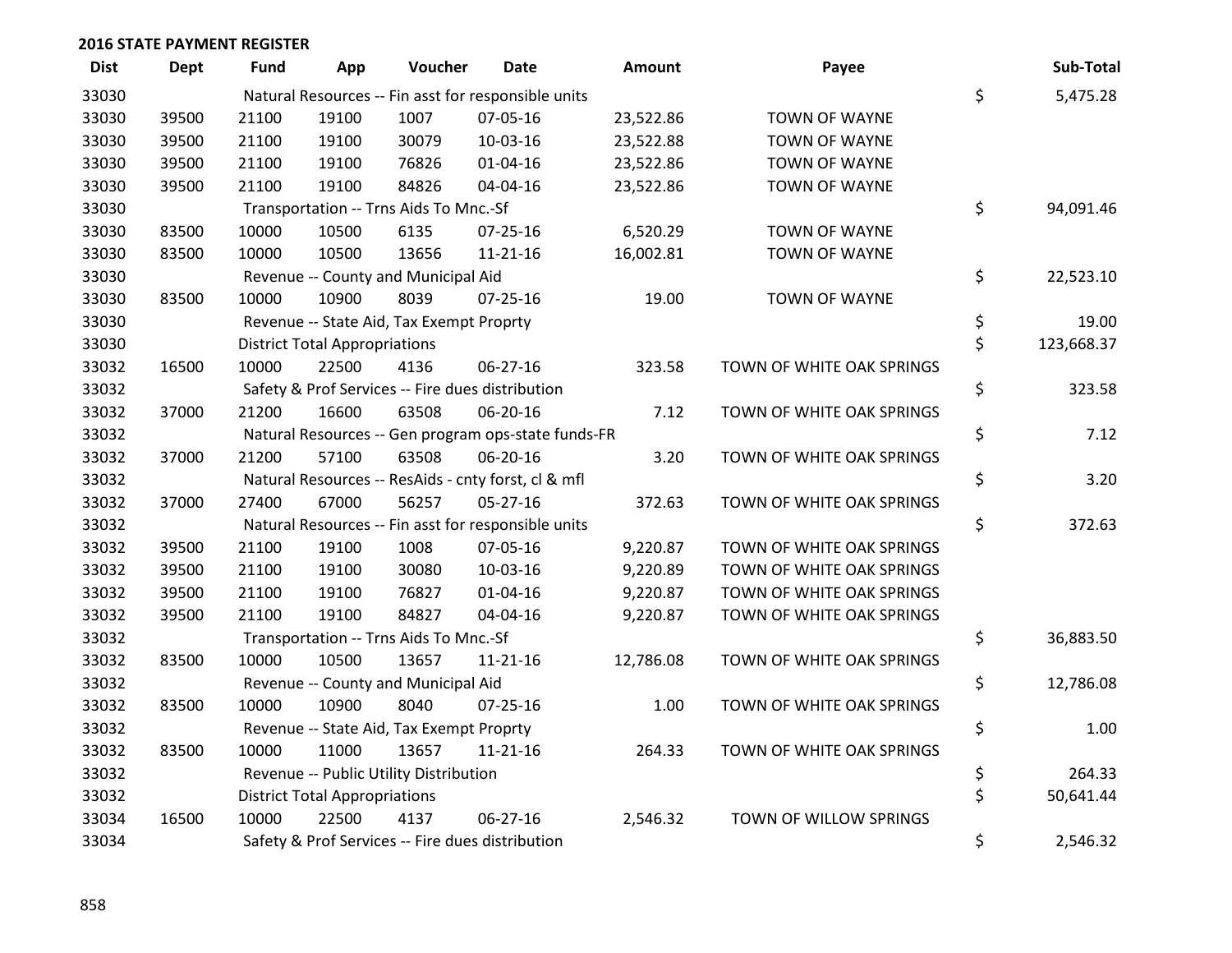| <b>Dist</b> | <b>Dept</b> | <b>Fund</b> | App                                  | Voucher                                             | <b>Date</b>    | <b>Amount</b> | Payee                  | Sub-Total        |
|-------------|-------------|-------------|--------------------------------------|-----------------------------------------------------|----------------|---------------|------------------------|------------------|
| 33034       | 37000       | 10000       | 50300                                | 46750                                               | $04 - 21 - 16$ | 19.37         | TOWN OF WILLOW SPRINGS |                  |
| 33034       |             |             |                                      | Natural Resources -- Aids in lieu of taxes - gener  |                |               |                        | \$<br>19.37      |
| 33034       | 37000       | 21200       | 16600                                | 63509                                               | 06-20-16       | 292.71        | TOWN OF WILLOW SPRINGS |                  |
| 33034       |             |             |                                      | Natural Resources -- Gen program ops-state funds-FR |                |               |                        | \$<br>292.71     |
| 33034       | 37000       | 21200       | 57100                                | 63509                                               | 06-20-16       | 133.53        | TOWN OF WILLOW SPRINGS |                  |
| 33034       |             |             |                                      | Natural Resources -- ResAids - cnty forst, cl & mfl |                |               |                        | \$<br>133.53     |
| 33034       | 37000       | 27400       | 67000                                | 55729                                               | 05-27-16       | 1,718.89      | TOWN OF WILLOW SPRINGS |                  |
| 33034       |             |             |                                      | Natural Resources -- Fin asst for responsible units |                |               |                        | \$<br>1,718.89   |
| 33034       | 39500       | 21100       | 19100                                | 1009                                                | 07-05-16       | 26,996.52     | TOWN OF WILLOW SPRINGS |                  |
| 33034       | 39500       | 21100       | 19100                                | 30081                                               | 10-03-16       | 26,996.52     | TOWN OF WILLOW SPRINGS |                  |
| 33034       | 39500       | 21100       | 19100                                | 76828                                               | $01 - 04 - 16$ | 26,996.52     | TOWN OF WILLOW SPRINGS |                  |
| 33034       | 39500       | 21100       | 19100                                | 84828                                               | 04-04-16       | 26,996.52     | TOWN OF WILLOW SPRINGS |                  |
| 33034       |             |             |                                      | Transportation -- Trns Aids To Mnc.-Sf              |                |               |                        | \$<br>107,986.08 |
| 33034       | 83500       | 10000       | 10500                                | 6136                                                | 07-25-16       | 3,188.23      | TOWN OF WILLOW SPRINGS |                  |
| 33034       | 83500       | 10000       | 10500                                | 13658                                               | $11 - 21 - 16$ | 18,066.64     | TOWN OF WILLOW SPRINGS |                  |
| 33034       |             |             |                                      | Revenue -- County and Municipal Aid                 |                |               |                        | \$<br>21,254.87  |
| 33034       | 83500       | 10000       | 10900                                | 8041                                                | $07 - 25 - 16$ | 1.00          | TOWN OF WILLOW SPRINGS |                  |
| 33034       |             |             |                                      | Revenue -- State Aid, Tax Exempt Proprty            |                |               |                        | \$<br>1.00       |
| 33034       |             |             | <b>District Total Appropriations</b> |                                                     |                |               |                        | \$<br>133,952.77 |
| 33036       | 16500       | 10000       | 22500                                | 4138                                                | 06-27-16       | 2,682.28      | TOWN OF WIOTA          |                  |
| 33036       |             |             |                                      | Safety & Prof Services -- Fire dues distribution    |                |               |                        | \$<br>2,682.28   |
| 33036       | 37000       | 21200       | 16600                                | 63510                                               | 06-20-16       | 420.43        | TOWN OF WIOTA          |                  |
| 33036       |             |             |                                      | Natural Resources -- Gen program ops-state funds-FR |                |               |                        | \$<br>420.43     |
| 33036       | 37000       | 21200       | 57100                                | 63510                                               | 06-20-16       | 200.92        | TOWN OF WIOTA          |                  |
| 33036       |             |             |                                      | Natural Resources -- ResAids - cnty forst, cl & mfl |                |               |                        | \$<br>200.92     |
| 33036       | 37000       | 21200       | 58900                                | 102356                                              | $11 - 18 - 16$ | 209.05        | TOWN OF WIOTA          |                  |
| 33036       |             |             |                                      | Natural Resources -- Resource aids - distribution o |                |               |                        | \$<br>209.05     |
| 33036       | 37000       | 27400       | 67000                                | 56390                                               | 05-27-16       | 3,197.50      | TOWN OF WIOTA          |                  |
| 33036       |             |             |                                      | Natural Resources -- Fin asst for responsible units |                |               |                        | \$<br>3,197.50   |
| 33036       | 39500       | 21100       | 19100                                | 1010                                                | 07-05-16       | 37,230.31     | TOWN OF WIOTA          |                  |
| 33036       | 39500       | 21100       | 19100                                | 30082                                               | 10-03-16       | 37,230.33     | TOWN OF WIOTA          |                  |
| 33036       | 39500       | 21100       | 19100                                | 76829                                               | $01 - 04 - 16$ | 37,230.31     | TOWN OF WIOTA          |                  |
| 33036       | 39500       | 21100       | 19100                                | 84829                                               | 04-04-16       | 37,230.31     | TOWN OF WIOTA          |                  |
| 33036       |             |             |                                      | Transportation -- Trns Aids To Mnc.-Sf              |                |               |                        | \$<br>148,921.26 |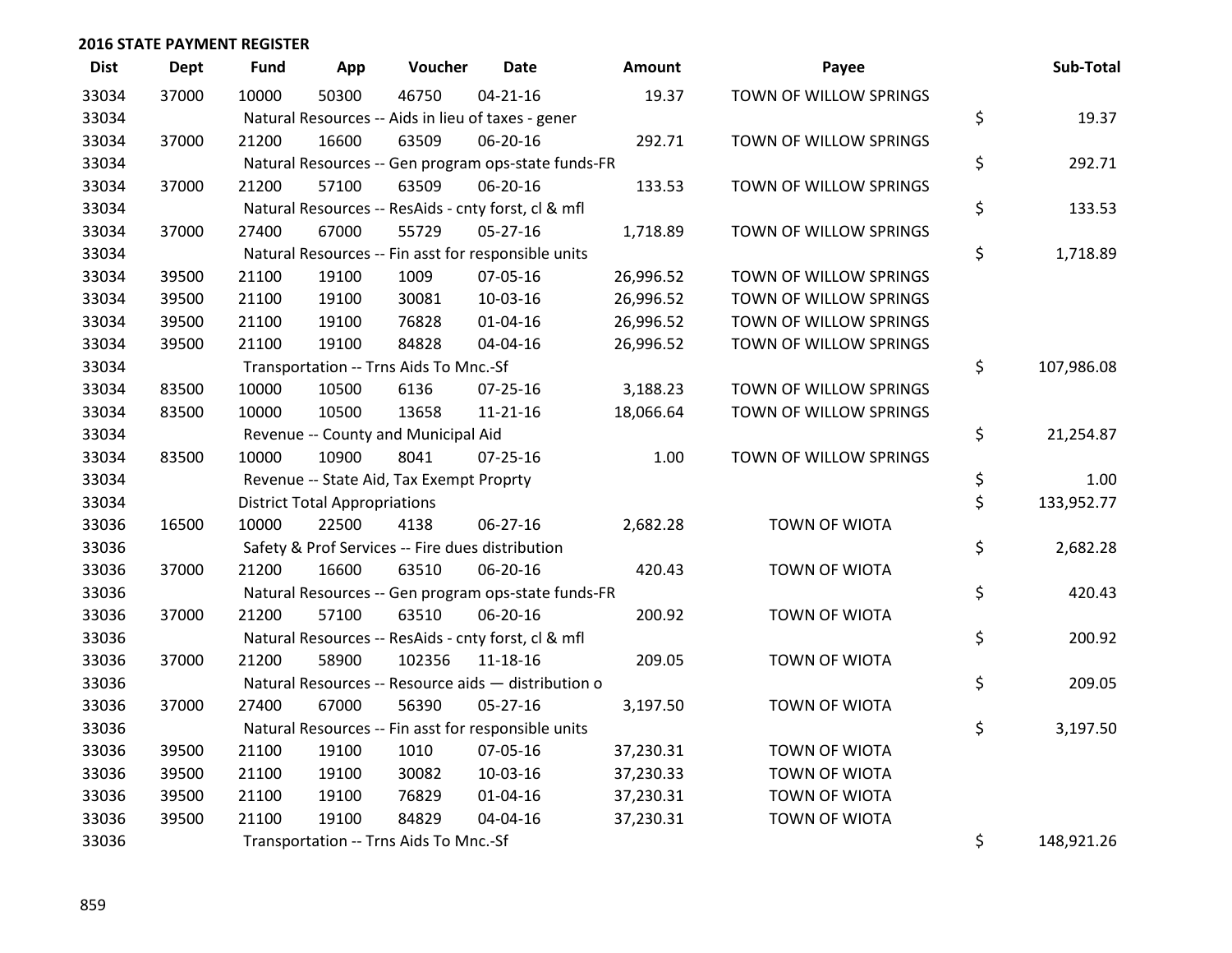| <b>Dist</b> | <b>Dept</b> | <b>Fund</b> | App                                  | Voucher                                             | <b>Date</b>    | Amount     | Payee                     | Sub-Total        |
|-------------|-------------|-------------|--------------------------------------|-----------------------------------------------------|----------------|------------|---------------------------|------------------|
| 33036       | 50500       | 10000       | 74300                                | 29117                                               | 09-20-16       | 70,000.00  | TOWN OF WIOTA             |                  |
| 33036       |             |             |                                      | Administration -- Federal aid, local assistance     |                |            |                           | \$<br>70,000.00  |
| 33036       | 83500       | 10000       | 10500                                | 6137                                                | $07 - 25 - 16$ | 3,965.12   | TOWN OF WIOTA             |                  |
| 33036       | 83500       | 10000       | 10500                                | 13659                                               | $11 - 21 - 16$ | 20,502.72  | TOWN OF WIOTA             |                  |
| 33036       |             |             |                                      | Revenue -- County and Municipal Aid                 |                |            |                           | \$<br>24,467.84  |
| 33036       | 83500       | 10000       | 10900                                | 8042                                                | $07 - 25 - 16$ | 15.00      | TOWN OF WIOTA             |                  |
| 33036       |             |             |                                      | Revenue -- State Aid, Tax Exempt Proprty            |                |            |                           | \$<br>15.00      |
| 33036       | 83500       | 10000       | 11000                                | 13659                                               | $11 - 21 - 16$ | 2,000.02   | TOWN OF WIOTA             |                  |
| 33036       |             |             |                                      | Revenue -- Public Utility Distribution              |                |            |                           | \$<br>2,000.02   |
| 33036       |             |             | <b>District Total Appropriations</b> |                                                     |                |            |                           | \$<br>252,114.30 |
| 33101       | 16500       | 10000       | 22500                                | 4139                                                | 06-27-16       | 1,621.48   | <b>VILLAGE OF ARGYLE</b>  |                  |
| 33101       |             |             |                                      | Safety & Prof Services -- Fire dues distribution    |                |            |                           | \$<br>1,621.48   |
| 33101       | 37000       | 27400       | 67000                                | 55870                                               | 05-27-16       | 4,339.86   | <b>VILLAGE OF ARGYLE</b>  |                  |
| 33101       |             |             |                                      | Natural Resources -- Fin asst for responsible units |                |            |                           | \$<br>4,339.86   |
| 33101       | 39500       | 21100       | 19100                                | 1011                                                | 07-05-16       | 8,163.35   | VILLAGE OF ARGYLE         |                  |
| 33101       | 39500       | 21100       | 19100                                | 30083                                               | 10-03-16       | 8,163.38   | <b>VILLAGE OF ARGYLE</b>  |                  |
| 33101       | 39500       | 21100       | 19100                                | 76830                                               | $01 - 04 - 16$ | 8,163.35   | <b>VILLAGE OF ARGYLE</b>  |                  |
| 33101       | 39500       | 21100       | 19100                                | 84830                                               | 04-04-16       | 8,163.35   | <b>VILLAGE OF ARGYLE</b>  |                  |
| 33101       |             |             |                                      | Transportation -- Trns Aids To Mnc.-Sf              |                |            |                           | \$<br>32,653.43  |
| 33101       | 43500       | 10000       | 11900                                | 72304                                               | 09-02-16       | 5,185.19   | <b>VILLAGE OF ARGYLE</b>  |                  |
| 33101       |             |             |                                      | Health Services -- Emergency medical services, ai   |                |            |                           | \$<br>5,185.19   |
| 33101       | 83500       | 10000       | 10500                                | 6138                                                | $07 - 25 - 16$ | 30,179.08  | <b>VILLAGE OF ARGYLE</b>  |                  |
| 33101       | 83500       | 10000       | 10500                                | 13660                                               | $11 - 21 - 16$ | 167,755.15 | <b>VILLAGE OF ARGYLE</b>  |                  |
| 33101       |             |             |                                      | Revenue -- County and Municipal Aid                 |                |            |                           | \$<br>197,934.23 |
| 33101       | 83500       | 10000       | 10900                                | 8043                                                | $07 - 25 - 16$ | 311.00     | <b>VILLAGE OF ARGYLE</b>  |                  |
| 33101       | 83500       | 10000       | 10900                                | 9710                                                | $07 - 25 - 16$ | 59.00      | <b>VILLAGE OF ARGYLE</b>  |                  |
| 33101       |             |             |                                      | Revenue -- State Aid, Tax Exempt Proprty            |                |            |                           | \$<br>370.00     |
| 33101       | 83500       | 10000       | 11000                                | 13660                                               | $11 - 21 - 16$ | 1,038.76   | <b>VILLAGE OF ARGYLE</b>  |                  |
| 33101       |             |             |                                      | Revenue -- Public Utility Distribution              |                |            |                           | \$<br>1,038.76   |
| 33101       | 83500       | 52100       | 36300                                | 3146                                                | 03-29-16       | 1,892.64   | <b>VILLAGE OF ARGYLE</b>  |                  |
| 33101       |             |             |                                      | Revenue -- Lottery & Gaming Credit                  |                |            |                           | \$<br>1,892.64   |
| 33101       |             |             | <b>District Total Appropriations</b> |                                                     |                |            |                           | \$<br>245,035.59 |
| 33106       | 16500       | 10000       | 22500                                | 4140                                                | 06-27-16       | 2,825.94   | <b>VILLAGE OF BELMONT</b> |                  |
| 33106       |             |             |                                      | Safety & Prof Services -- Fire dues distribution    |                |            |                           | \$<br>2,825.94   |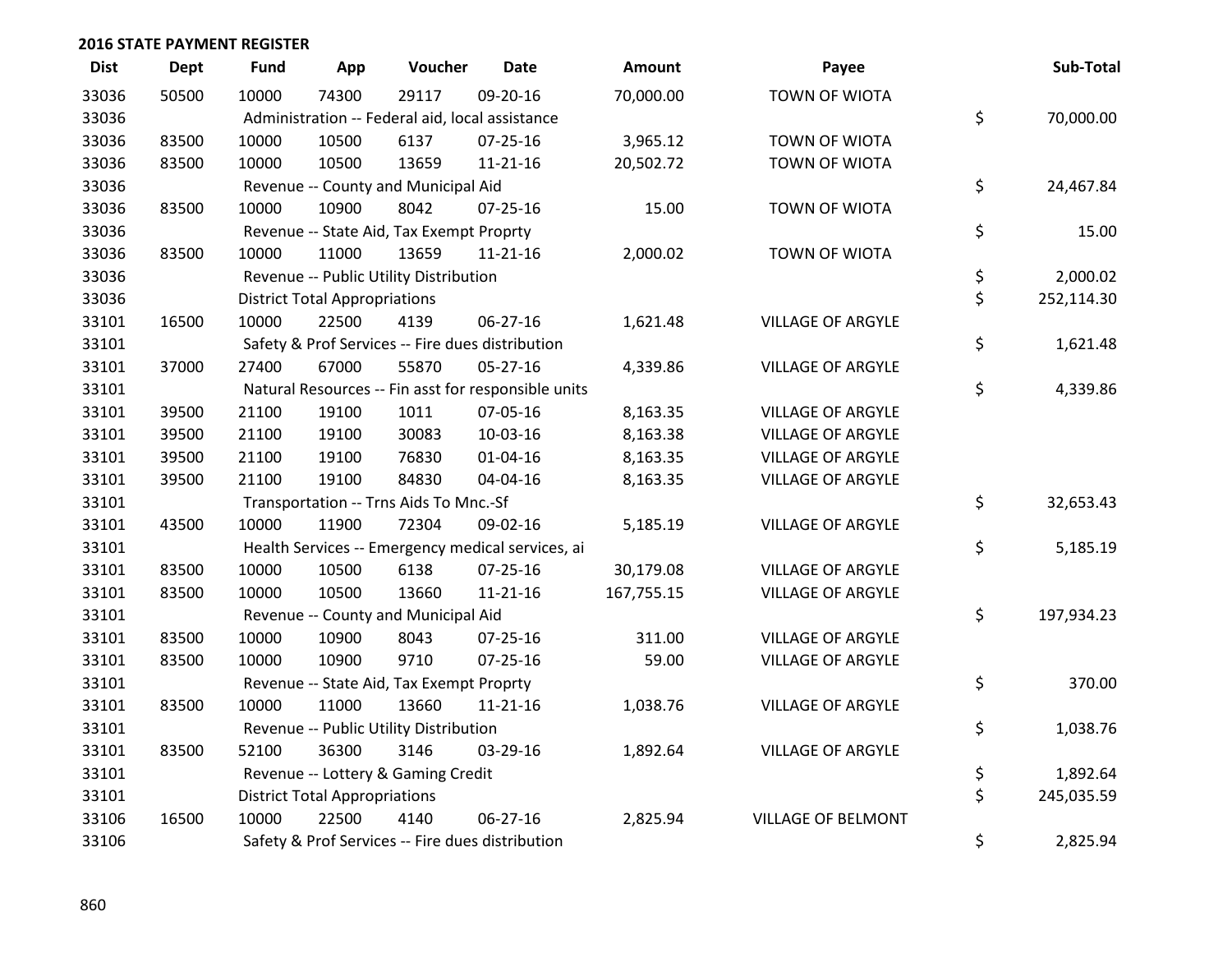| <b>Dist</b> | <b>Dept</b> | <b>Fund</b> | App                                  | Voucher                                        | <b>Date</b>                                         | Amount     | Payee                     | Sub-Total        |
|-------------|-------------|-------------|--------------------------------------|------------------------------------------------|-----------------------------------------------------|------------|---------------------------|------------------|
| 33106       | 37000       | 10000       | 50300                                | 46772                                          | $04 - 21 - 16$                                      | 8.39       | <b>VILLAGE OF BELMONT</b> |                  |
| 33106       |             |             |                                      |                                                | Natural Resources -- Aids in lieu of taxes - gener  |            |                           | \$<br>8.39       |
| 33106       | 37000       | 27400       | 67000                                | 55871                                          | $05 - 27 - 16$                                      | 2,953.22   | VILLAGE OF BELMONT        |                  |
| 33106       |             |             |                                      |                                                | Natural Resources -- Fin asst for responsible units |            |                           | \$<br>2,953.22   |
| 33106       | 39500       | 21100       | 19100                                | 1012                                           | 07-05-16                                            | 9,509.16   | VILLAGE OF BELMONT        |                  |
| 33106       | 39500       | 21100       | 19100                                | 30084                                          | 10-03-16                                            | 9,509.17   | <b>VILLAGE OF BELMONT</b> |                  |
| 33106       | 39500       | 21100       | 19100                                | 76831                                          | $01 - 04 - 16$                                      | 9,509.16   | VILLAGE OF BELMONT        |                  |
| 33106       | 39500       | 21100       | 19100                                | 84831                                          | 04-04-16                                            | 9,509.16   | VILLAGE OF BELMONT        |                  |
| 33106       |             |             |                                      | Transportation -- Trns Aids To Mnc.-Sf         |                                                     |            |                           | \$<br>38,036.65  |
| 33106       | 46500       | 27200       | 36500                                | 8198                                           | 04-05-16                                            | 11,315.03  | VILLAGE OF BELMONT        |                  |
| 33106       |             |             |                                      | Military Affairs -- Major disaster assist; PIF |                                                     |            |                           | \$<br>11,315.03  |
| 33106       | 83500       | 10000       | 10500                                | 6139                                           | $07 - 25 - 16$                                      | 31,454.10  | <b>VILLAGE OF BELMONT</b> |                  |
| 33106       | 83500       | 10000       | 10500                                | 13661                                          | $11 - 21 - 16$                                      | 169,841.40 | VILLAGE OF BELMONT        |                  |
| 33106       |             |             |                                      | Revenue -- County and Municipal Aid            |                                                     |            |                           | \$<br>201,295.50 |
| 33106       | 83500       | 10000       | 10900                                | 8044                                           | 07-25-16                                            | 99.00      | VILLAGE OF BELMONT        |                  |
| 33106       | 83500       | 10000       | 10900                                | 9711                                           | 07-25-16                                            | 103.00     | <b>VILLAGE OF BELMONT</b> |                  |
| 33106       |             |             |                                      | Revenue -- State Aid, Tax Exempt Proprty       |                                                     |            |                           | \$<br>202.00     |
| 33106       | 83500       | 10000       | 11000                                | 13661                                          | $11 - 21 - 16$                                      | 8,625.81   | VILLAGE OF BELMONT        |                  |
| 33106       |             |             |                                      | Revenue -- Public Utility Distribution         |                                                     |            |                           | \$<br>8,625.81   |
| 33106       | 83500       | 52100       | 36300                                | 3147                                           | 03-29-16                                            | 797.40     | <b>VILLAGE OF BELMONT</b> |                  |
| 33106       |             |             |                                      | Revenue -- Lottery & Gaming Credit             |                                                     |            |                           | \$<br>797.40     |
| 33106       |             |             | <b>District Total Appropriations</b> |                                                |                                                     |            |                           | \$<br>266,059.94 |
| 33107       | 16500       | 10000       | 22500                                | 4141                                           | 06-27-16                                            | 1,743.06   | <b>VILLAGE OF BENTON</b>  |                  |
| 33107       |             |             |                                      |                                                | Safety & Prof Services -- Fire dues distribution    |            |                           | \$<br>1,743.06   |
| 33107       | 37000       | 27400       | 67000                                | 55883                                          | $05 - 27 - 16$                                      | 3,067.41   | <b>VILLAGE OF BENTON</b>  |                  |
| 33107       |             |             |                                      |                                                | Natural Resources -- Fin asst for responsible units |            |                           | \$<br>3,067.41   |
| 33107       | 39500       | 21100       | 19100                                | 1013                                           | 07-05-16                                            | 10,923.72  | <b>VILLAGE OF BENTON</b>  |                  |
| 33107       | 39500       | 21100       | 19100                                | 30085                                          | 10-03-16                                            | 10,923.72  | <b>VILLAGE OF BENTON</b>  |                  |
| 33107       | 39500       | 21100       | 19100                                | 76832                                          | $01 - 04 - 16$                                      | 10,923.72  | <b>VILLAGE OF BENTON</b>  |                  |
| 33107       | 39500       | 21100       | 19100                                | 84832                                          | 04-04-16                                            | 10,923.72  | <b>VILLAGE OF BENTON</b>  |                  |
| 33107       |             |             |                                      | Transportation -- Trns Aids To Mnc.-Sf         |                                                     |            |                           | \$<br>43,694.88  |
| 33107       | 39500       | 21100       | 27800                                | 70558                                          | 01-06-16                                            | 11,301.14  | <b>TREAS VIL BENTON</b>   |                  |
| 33107       |             |             |                                      | Transportation -- Loc Rd Imp Prg St Fd         |                                                     |            |                           | \$<br>11,301.14  |
| 33107       | 83500       | 10000       | 10500                                | 6140                                           | $07 - 25 - 16$                                      | 42,022.21  | <b>VILLAGE OF BENTON</b>  |                  |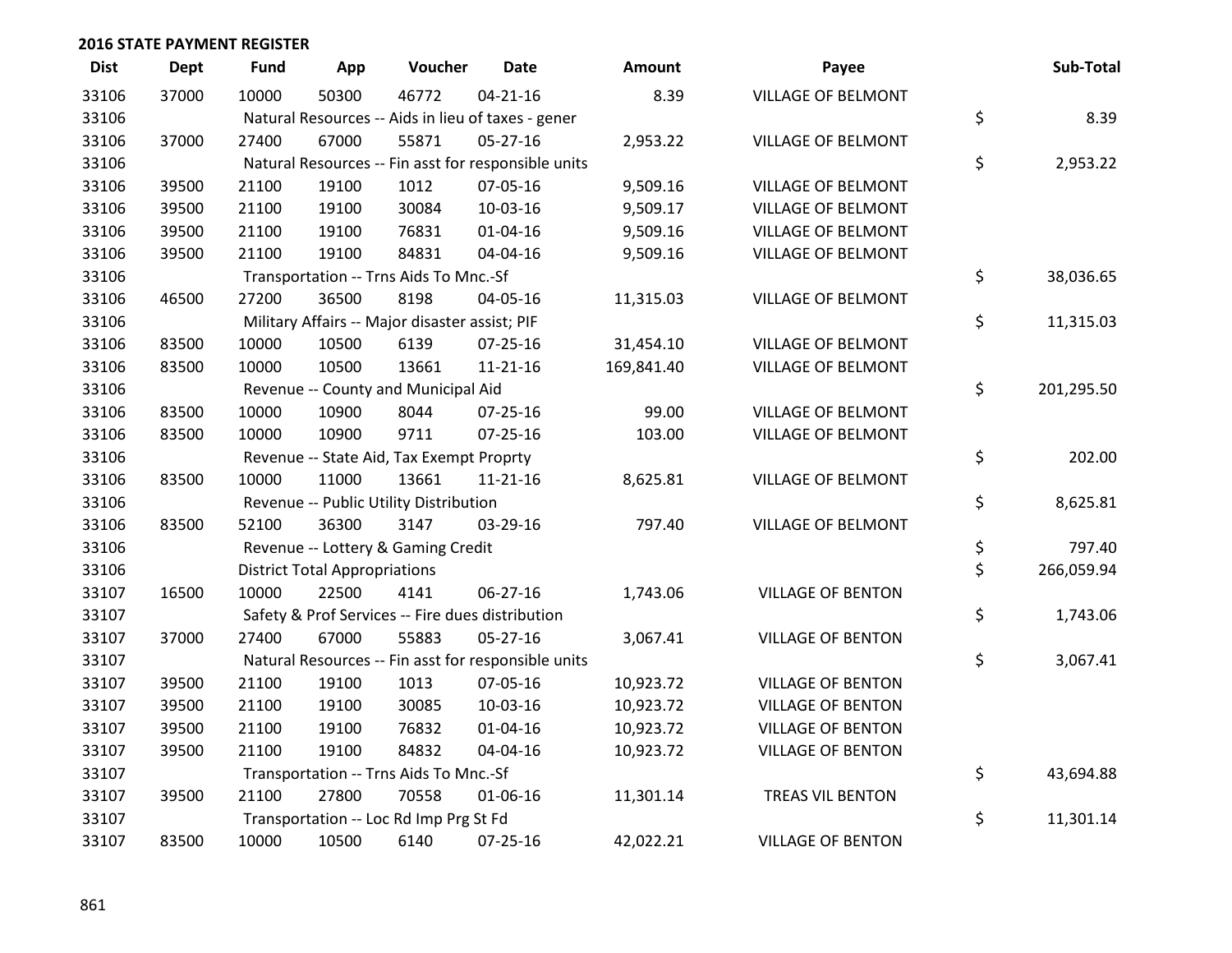| <b>Dist</b> | <b>Dept</b> | <b>Fund</b> | App                                  | Voucher                                  | <b>Date</b>                                      | Amount     | Payee                            | Sub-Total        |
|-------------|-------------|-------------|--------------------------------------|------------------------------------------|--------------------------------------------------|------------|----------------------------------|------------------|
| 33107       | 83500       | 10000       | 10500                                | 13662                                    | $11 - 21 - 16$                                   | 238,077.95 | <b>VILLAGE OF BENTON</b>         |                  |
| 33107       |             |             |                                      | Revenue -- County and Municipal Aid      |                                                  |            |                                  | \$<br>280,100.16 |
| 33107       | 83500       | 10000       | 10900                                | 8045                                     | $07 - 25 - 16$                                   | 22.00      | <b>VILLAGE OF BENTON</b>         |                  |
| 33107       |             |             |                                      | Revenue -- State Aid, Tax Exempt Proprty |                                                  |            |                                  | \$<br>22.00      |
| 33107       | 83500       | 10000       | 11000                                | 13662                                    | $11 - 21 - 16$                                   | 49.51      | <b>VILLAGE OF BENTON</b>         |                  |
| 33107       |             |             |                                      | Revenue -- Public Utility Distribution   |                                                  |            |                                  | \$<br>49.51      |
| 33107       |             |             | <b>District Total Appropriations</b> |                                          |                                                  |            |                                  | \$<br>339,978.16 |
| 33108       | 39500       | 21100       | 19100                                | 1014                                     | 07-05-16                                         | 7,252.72   | <b>VILLAGE OF BLANCHARDVILLE</b> |                  |
| 33108       | 39500       | 21100       | 19100                                | 30086                                    | 10-03-16                                         | 7,252.75   | VILLAGE OF BLANCHARDVILLE        |                  |
| 33108       | 39500       | 21100       | 19100                                | 76833                                    | $01 - 04 - 16$                                   | 7,252.72   | VILLAGE OF BLANCHARDVILLE        |                  |
| 33108       | 39500       | 21100       | 19100                                | 84833                                    | 04-04-16                                         | 7,252.72   | <b>VILLAGE OF BLANCHARDVILLE</b> |                  |
| 33108       |             |             |                                      | Transportation -- Trns Aids To Mnc.-Sf   |                                                  |            |                                  | \$<br>29,010.91  |
| 33108       | 83500       | 10000       | 10500                                | 6141                                     | $07 - 25 - 16$                                   | 43,683.93  | VILLAGE OF BLANCHARDVILLE        |                  |
| 33108       | 83500       | 10000       | 10500                                | 13663                                    | $11 - 21 - 16$                                   | 215,126.53 | VILLAGE OF BLANCHARDVILLE        |                  |
| 33108       |             |             |                                      | Revenue -- County and Municipal Aid      |                                                  |            |                                  | \$<br>258,810.46 |
| 33108       | 83500       | 10000       | 10900                                | 8046                                     | $07 - 25 - 16$                                   | 530.00     | VILLAGE OF BLANCHARDVILLE        |                  |
| 33108       |             |             |                                      | Revenue -- State Aid, Tax Exempt Proprty |                                                  |            |                                  | \$<br>530.00     |
| 33108       |             |             | <b>District Total Appropriations</b> |                                          |                                                  |            |                                  | \$<br>288,351.37 |
| 33131       | 16500       | 10000       | 22500                                | 4142                                     | 06-27-16                                         | 350.58     | <b>VILLAGE OF GRATIOT</b>        |                  |
| 33131       |             |             |                                      |                                          | Safety & Prof Services -- Fire dues distribution |            |                                  | \$<br>350.58     |
| 33131       | 39500       | 21100       | 19100                                | 1015                                     | 07-05-16                                         | 3,405.29   | <b>VILLAGE OF GRATIOT</b>        |                  |
| 33131       | 39500       | 21100       | 19100                                | 30087                                    | 10-03-16                                         | 3,405.32   | <b>VILLAGE OF GRATIOT</b>        |                  |
| 33131       | 39500       | 21100       | 19100                                | 76834                                    | $01 - 04 - 16$                                   | 3,405.29   | <b>VILLAGE OF GRATIOT</b>        |                  |
| 33131       | 39500       | 21100       | 19100                                | 84834                                    | 04-04-16                                         | 3,405.29   | <b>VILLAGE OF GRATIOT</b>        |                  |
| 33131       |             |             |                                      | Transportation -- Trns Aids To Mnc.-Sf   |                                                  |            |                                  | \$<br>13,621.19  |
| 33131       | 83500       | 10000       | 10500                                | 6142                                     | 07-25-16                                         | 16,894.31  | <b>VILLAGE OF GRATIOT</b>        |                  |
| 33131       | 83500       | 10000       | 10500                                | 13664                                    | $11 - 21 - 16$                                   | 80,378.24  | <b>VILLAGE OF GRATIOT</b>        |                  |
| 33131       |             |             |                                      | Revenue -- County and Municipal Aid      |                                                  |            |                                  | \$<br>97,272.55  |
| 33131       | 83500       | 10000       | 10900                                | 9712                                     | $07 - 25 - 16$                                   | 579.00     | <b>VILLAGE OF GRATIOT</b>        |                  |
| 33131       |             |             |                                      | Revenue -- State Aid, Tax Exempt Proprty |                                                  |            |                                  | \$<br>579.00     |
| 33131       |             |             | <b>District Total Appropriations</b> |                                          |                                                  |            |                                  | \$<br>111,823.32 |
| 33181       | 16500       | 10000       | 22500                                | 4143                                     | 06-27-16                                         | 861.16     | VILLAGE OF SOUTH WAYNE           |                  |
| 33181       |             |             |                                      |                                          | Safety & Prof Services -- Fire dues distribution |            |                                  | \$<br>861.16     |
| 33181       | 37000       | 36300       | TA100                                | 20700                                    | $01 - 11 - 16$                                   | 32,366.75  | VILLAGE OF SOUTH WAYNE           |                  |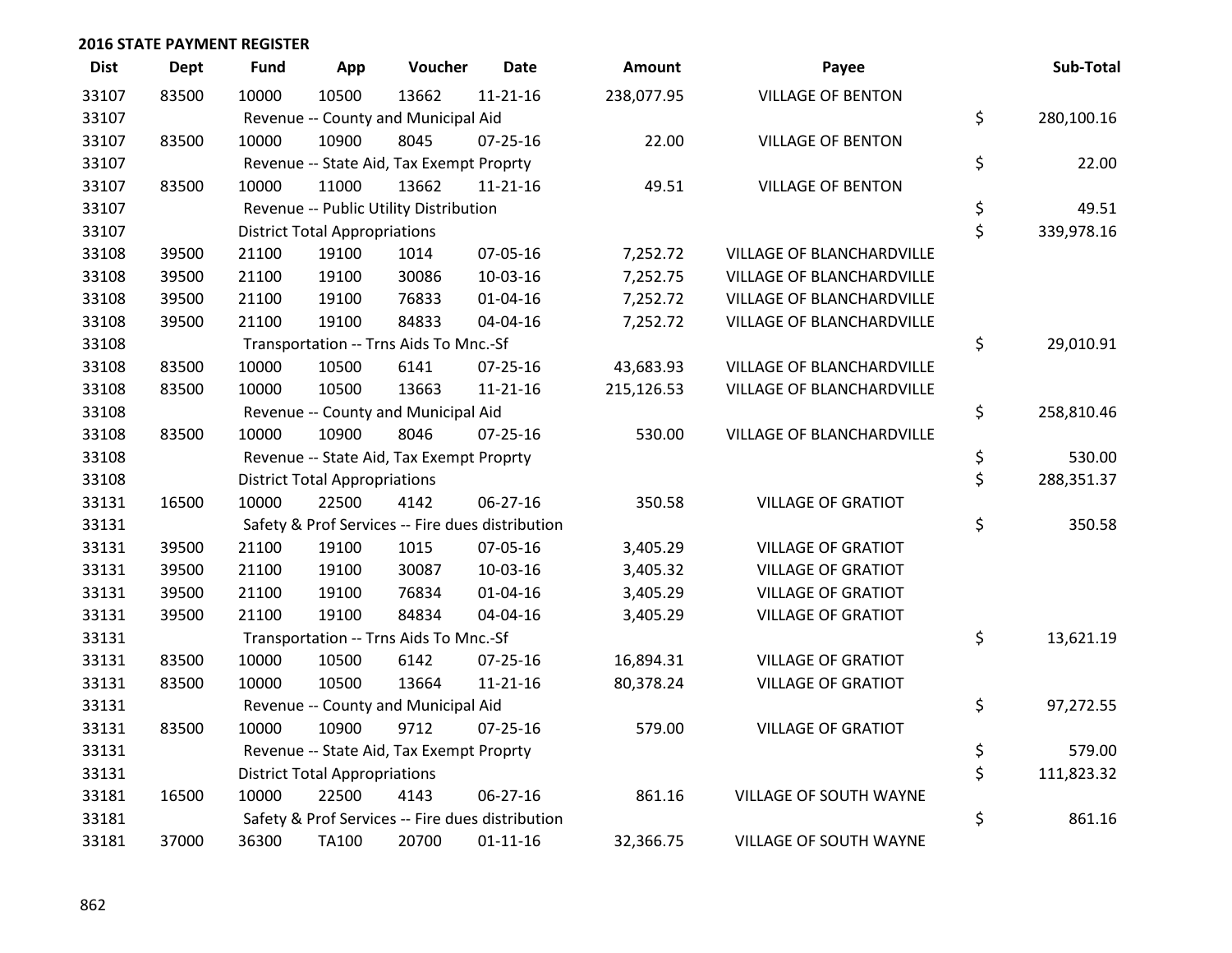| <b>Dist</b> | <b>Dept</b> | <b>Fund</b> | App                                  | Voucher                                  | <b>Date</b>                                         | Amount                                              | Payee                     | Sub-Total        |
|-------------|-------------|-------------|--------------------------------------|------------------------------------------|-----------------------------------------------------|-----------------------------------------------------|---------------------------|------------------|
| 33181       |             |             |                                      | Natural Resources -- LAND ACQUISITION    |                                                     |                                                     |                           | \$<br>32,366.75  |
| 33181       | 39500       | 21100       | 19100                                | 1016                                     | 07-05-16                                            | 9,776.24                                            | VILLAGE OF SOUTH WAYNE    |                  |
| 33181       | 39500       | 21100       | 19100                                | 30088                                    | 10-03-16                                            | 9,776.24                                            | VILLAGE OF SOUTH WAYNE    |                  |
| 33181       | 39500       | 21100       | 19100                                | 76835                                    | $01 - 04 - 16$                                      | 9,776.24                                            | VILLAGE OF SOUTH WAYNE    |                  |
| 33181       | 39500       | 21100       | 19100                                | 84835                                    | 04-04-16                                            | 9,776.24                                            | VILLAGE OF SOUTH WAYNE    |                  |
| 33181       |             |             |                                      | Transportation -- Trns Aids To Mnc.-Sf   |                                                     |                                                     |                           | \$<br>39,104.96  |
| 33181       | 83500       | 10000       | 10500                                | 6143                                     | 07-25-16                                            | 30,319.87                                           | VILLAGE OF SOUTH WAYNE    |                  |
| 33181       | 83500       | 10000       | 10500                                | 13665                                    | $11 - 21 - 16$                                      | 142,492.77                                          | VILLAGE OF SOUTH WAYNE    |                  |
| 33181       |             |             |                                      | Revenue -- County and Municipal Aid      |                                                     |                                                     |                           | \$<br>172,812.64 |
| 33181       | 83500       | 10000       | 10900                                | 8047                                     | $07 - 25 - 16$                                      | 276.00                                              | VILLAGE OF SOUTH WAYNE    |                  |
| 33181       |             |             |                                      | Revenue -- State Aid, Tax Exempt Proprty |                                                     |                                                     |                           | \$<br>276.00     |
| 33181       |             |             | <b>District Total Appropriations</b> |                                          |                                                     |                                                     |                           | \$<br>245,421.51 |
| 33216       | 16500       | 10000       | 22500                                | 4144                                     | 06-27-16                                            | 4,770.47                                            | <b>CITY OF DARLINGTON</b> |                  |
| 33216       |             |             |                                      |                                          | Safety & Prof Services -- Fire dues distribution    |                                                     |                           | \$<br>4,770.47   |
| 33216       | 37000       | 27400       | 67000                                | 55767                                    | $05 - 27 - 16$                                      | 7,674.92                                            | <b>CITY OF DARLINGTON</b> |                  |
| 33216       |             |             |                                      |                                          | Natural Resources -- Fin asst for responsible units |                                                     |                           | \$<br>7,674.92   |
| 33216       | 37000       | 36300       | TH100                                | 114306                                   | 12-15-16                                            | 44,472.05                                           | <b>CITY OF DARLINGTON</b> |                  |
| 33216       |             |             |                                      |                                          |                                                     | Natural Resources -- URBAN NONPOINT SOURCE COST-SHA |                           | \$<br>44,472.05  |
| 33216       | 39500       | 21100       | 19100                                | 1017                                     | 07-05-16                                            | 25,856.34                                           | <b>CITY OF DARLINGTON</b> |                  |
| 33216       | 39500       | 21100       | 19100                                | 30089                                    | 10-03-16                                            | 25,856.36                                           | <b>CITY OF DARLINGTON</b> |                  |
| 33216       | 39500       | 21100       | 19100                                | 76836                                    | $01 - 04 - 16$                                      | 25,856.34                                           | <b>CITY OF DARLINGTON</b> |                  |
| 33216       | 39500       | 21100       | 19100                                | 84836                                    | 04-04-16                                            | 25,856.34                                           | <b>CITY OF DARLINGTON</b> |                  |
| 33216       |             |             |                                      | Transportation -- Trns Aids To Mnc.-Sf   |                                                     |                                                     |                           | \$<br>103,425.38 |
| 33216       | 45500       | 10000       | 23100                                | 20808                                    | 12-16-16                                            | 960.00                                              | <b>CITY OF DARLINGTON</b> |                  |
| 33216       |             |             |                                      | Justice -- Law enforcement train, local  |                                                     |                                                     |                           | \$<br>960.00     |
| 33216       | 83500       | 10000       | 10500                                | 6144                                     | 07-25-16                                            | 138,159.53                                          | <b>CITY OF DARLINGTON</b> |                  |
| 33216       | 83500       | 10000       | 10500                                | 13666                                    | $11 - 21 - 16$                                      | 535,332.11                                          | <b>CITY OF DARLINGTON</b> |                  |
| 33216       |             |             |                                      | Revenue -- County and Municipal Aid      |                                                     |                                                     |                           | \$<br>673,491.64 |
| 33216       | 83500       | 10000       | 10900                                | 8048                                     | 07-25-16                                            | 2,232.00                                            | <b>CITY OF DARLINGTON</b> |                  |
| 33216       | 83500       | 10000       | 10900                                | 9713                                     | $07 - 25 - 16$                                      | 3,955.00                                            | <b>CITY OF DARLINGTON</b> |                  |
| 33216       |             |             |                                      | Revenue -- State Aid, Tax Exempt Proprty |                                                     |                                                     |                           | \$<br>6,187.00   |
| 33216       | 83500       | 10000       | 11000                                | 13666                                    | $11 - 21 - 16$                                      | 2,718.80                                            | <b>CITY OF DARLINGTON</b> |                  |
| 33216       |             |             |                                      | Revenue -- Public Utility Distribution   |                                                     |                                                     |                           | \$<br>2,718.80   |
| 33216       | 83500       | 52100       | 36300                                | 3148                                     | 03-29-16                                            | 1,112.74                                            | <b>CITY OF DARLINGTON</b> |                  |